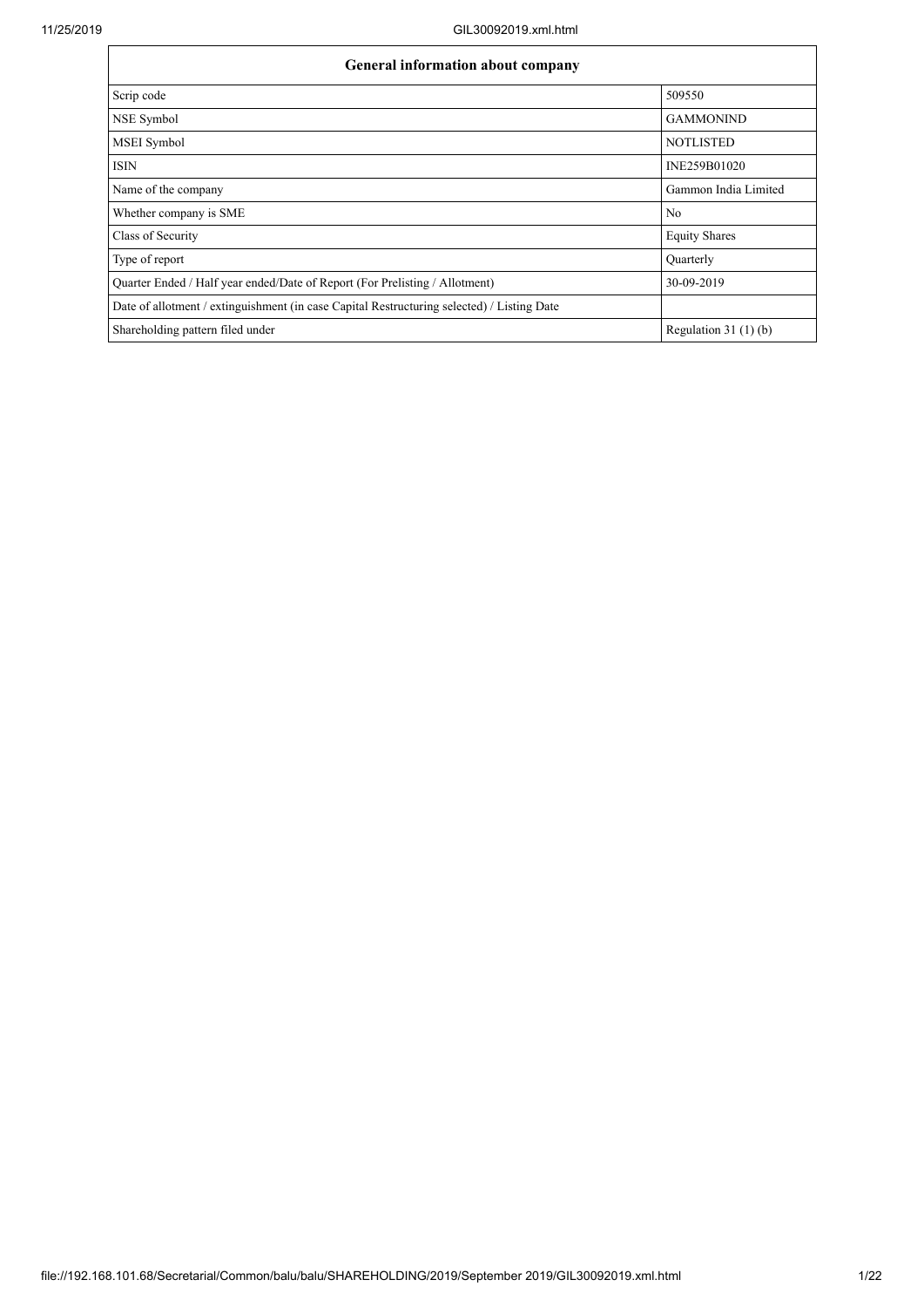$\mathbf{r}$ 

|                 | <b>Declaration</b>                                                                        |                |                                |                       |                             |  |  |  |  |  |
|-----------------|-------------------------------------------------------------------------------------------|----------------|--------------------------------|-----------------------|-----------------------------|--|--|--|--|--|
| Sr.<br>No.      | Particular                                                                                | Yes/No         | Promoter and<br>Promoter Group | Public<br>shareholder | Non Promoter-<br>Non Public |  |  |  |  |  |
| $\mathbf{1}$    | Whether the Listed Entity has issued any partly paid up shares?                           | N <sub>0</sub> | N <sub>0</sub>                 | N <sub>o</sub>        | N <sub>o</sub>              |  |  |  |  |  |
| $\overline{2}$  | Whether the Listed Entity has issued any Convertible Securities<br>Q,                     | No             | N <sub>0</sub>                 | N <sub>o</sub>        | N <sub>o</sub>              |  |  |  |  |  |
| $\overline{3}$  | Whether the Listed Entity has issued any Warrants?                                        | N <sub>o</sub> | N <sub>o</sub>                 | N <sub>o</sub>        | N <sub>o</sub>              |  |  |  |  |  |
| $\overline{4}$  | Whether the Listed Entity has any shares against which<br>depository receipts are issued? | N <sub>o</sub> | N <sub>0</sub>                 | N <sub>o</sub>        | No.                         |  |  |  |  |  |
| 5               | Whether the Listed Entity has any shares in locked-in?                                    | N <sub>0</sub> | N <sub>0</sub>                 | N <sub>o</sub>        | N <sub>o</sub>              |  |  |  |  |  |
| 6               | Whether any shares held by promoters are pledge or otherwise<br>encumbered?               | Yes            | Yes                            |                       |                             |  |  |  |  |  |
| $7\phantom{.0}$ | Whether company has equity shares with differential voting<br>rights?                     | N <sub>0</sub> | N <sub>0</sub>                 | N <sub>o</sub>        | N <sub>o</sub>              |  |  |  |  |  |
| 8               | Whether the listed entity has any significant beneficial owner?                           | N <sub>0</sub> |                                |                       |                             |  |  |  |  |  |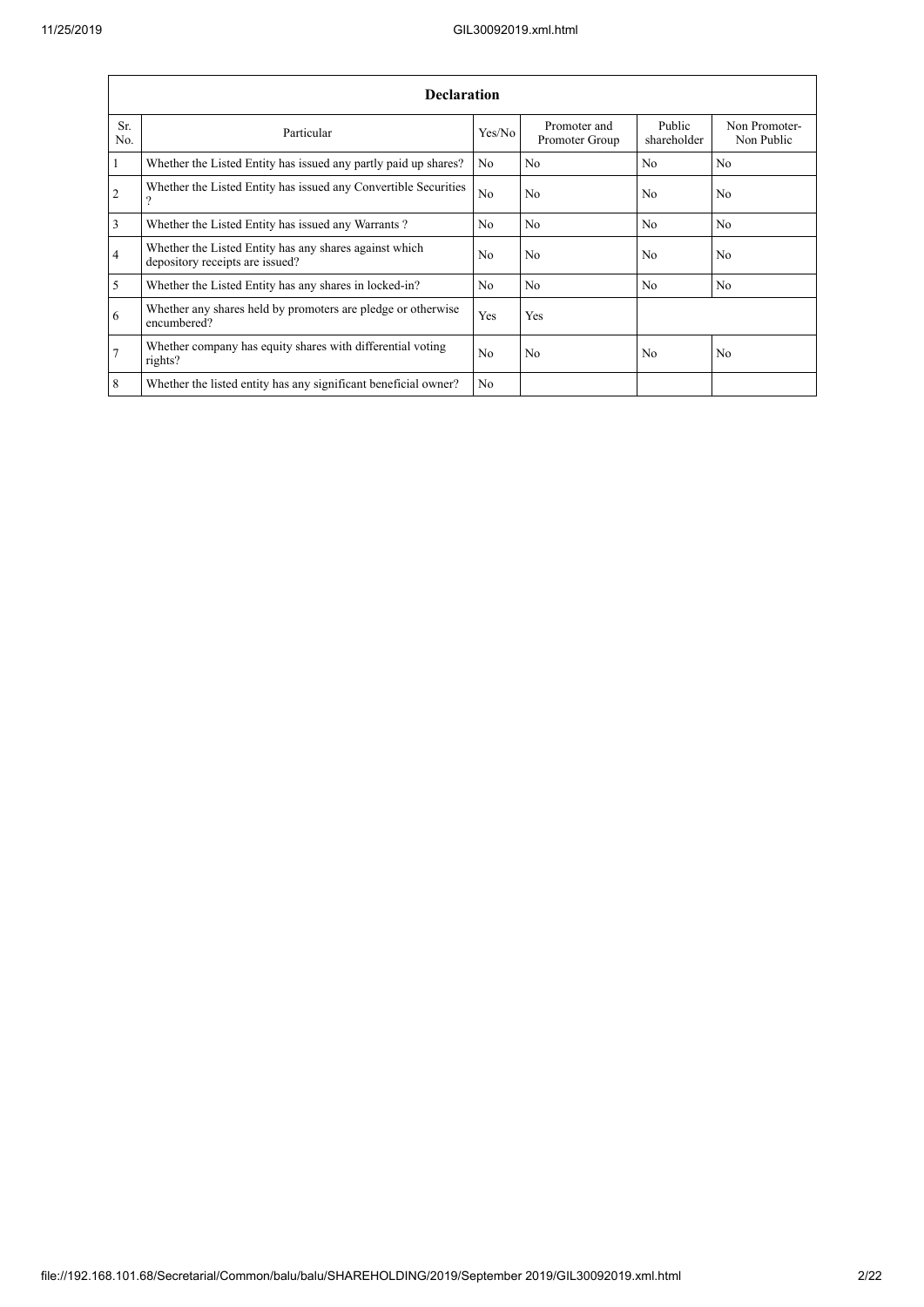|                          | Table I - Summary Statement holding of specified securities |                                  |                                        |                           |                          |                                         |                                                                                                                            |                                                                  |               |           |                     |  |
|--------------------------|-------------------------------------------------------------|----------------------------------|----------------------------------------|---------------------------|--------------------------|-----------------------------------------|----------------------------------------------------------------------------------------------------------------------------|------------------------------------------------------------------|---------------|-----------|---------------------|--|
|                          | Category                                                    |                                  | No. of                                 | No. Of<br>Partly<br>paid- | No. Of<br>shares         | Total nos.                              | Shareholding<br>as a % of total<br>no. of shares<br>(calculated as<br>per SCRR,<br>1957) (VIII)<br>As a % of<br>$(A+B+C2)$ | Number of Voting Rights held in each class<br>of securities (IX) |               |           |                     |  |
| Category<br>$($ $\Gamma$ | of<br>shareholder                                           | Nos. Of<br>shareholders<br>(III) | fully paid<br>up equity<br>shares held | up<br>equity              | underlying<br>Depository | shares held<br>$(VII) =$<br>$(IV)+(V)+$ |                                                                                                                            | No of Voting (XIV) Rights                                        |               |           | Total as a          |  |
|                          | (II)                                                        |                                  | (IV)                                   | shares<br>held<br>(V)     | Receipts<br>(VI)         | (VI)                                    |                                                                                                                            | Class eg:<br>X                                                   | Class<br>eg:y | Total     | $%$ of<br>$(A+B+C)$ |  |
| (A)                      | Promoter<br>&<br>Promoter<br>Group                          | $\overline{7}$                   | 42657154                               |                           |                          | 42657154                                | 11.54                                                                                                                      | 42657154                                                         |               | 42657154  | 11.54               |  |
| (B)                      | Public                                                      | 42951                            | 326915951                              |                           |                          | 326915951                               | 88.46                                                                                                                      | 326915951                                                        |               | 326915951 | 88.46               |  |
| (C)                      | Non<br>Promoter-<br>Non Public                              |                                  |                                        |                           |                          |                                         |                                                                                                                            |                                                                  |               |           |                     |  |
| (C1)                     | <b>Shares</b><br>underlying<br><b>DRs</b>                   |                                  |                                        |                           |                          |                                         |                                                                                                                            |                                                                  |               |           |                     |  |
| (C2)                     | Shares held<br>by<br>Employee<br>Trusts                     |                                  |                                        |                           |                          |                                         |                                                                                                                            |                                                                  |               |           |                     |  |
|                          | Total                                                       | 42958                            | 369573105                              |                           |                          | 369573105                               | 100                                                                                                                        | 369573105                                                        |               | 369573105 | 100                 |  |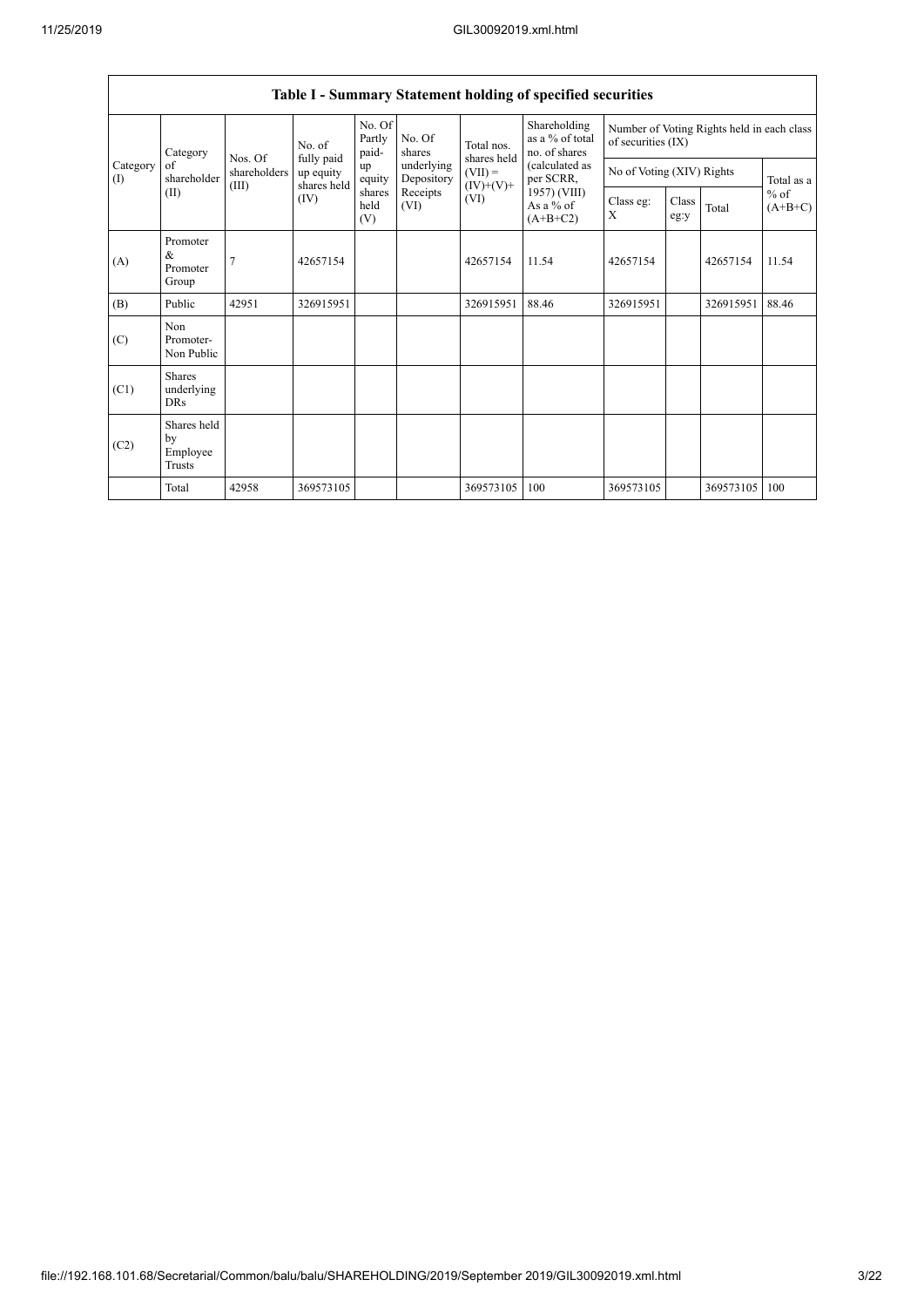$\mathbf{r}$ 

|                 |                                           |                                                 |                                                                      |                                                                                                                         | Table I - Summary Statement holding of specified securities                                |                                        |                                                  |                                                                     |                                                         |                                           |
|-----------------|-------------------------------------------|-------------------------------------------------|----------------------------------------------------------------------|-------------------------------------------------------------------------------------------------------------------------|--------------------------------------------------------------------------------------------|----------------------------------------|--------------------------------------------------|---------------------------------------------------------------------|---------------------------------------------------------|-------------------------------------------|
| Category<br>(1) | Category<br>of<br>shareholder<br>(II)     | No. Of<br><b>Shares</b><br>Underlying           | No. of<br>Shares<br>Underlying<br>Outstanding<br>Warrants<br>$(X_i)$ | No. Of<br><b>Shares</b><br>Underlying<br>Outstanding<br>convertible<br>securities and<br>No. Of<br>Warrants (Xi)<br>(a) | Shareholding, as a<br>% assuming full<br>conversion of<br>convertible<br>securities (as a  | Number of<br>Locked in<br>shares (XII) |                                                  | Number of Shares<br>pledged or<br>otherwise<br>encumbered<br>(XIII) |                                                         | Number of<br>equity shares                |
|                 |                                           | Outstanding<br>convertible<br>securities<br>(X) |                                                                      |                                                                                                                         | percentage of<br>diluted share<br>capital) $(XI)$ =<br>$(VII)+(X)$ As a %<br>of $(A+B+C2)$ | No.<br>(a)                             | As a<br>$%$ of<br>total<br>Shares<br>held<br>(b) | No. (a)                                                             | As a<br>$%$ of<br>total<br><b>Shares</b><br>held<br>(b) | held in<br>dematerialized<br>form $(XIV)$ |
| (A)             | Promoter<br>&<br>Promoter<br>Group        |                                                 |                                                                      |                                                                                                                         | 11.54                                                                                      |                                        |                                                  | 36153699                                                            | 84.75                                                   | 42657154                                  |
| (B)             | Public                                    |                                                 |                                                                      |                                                                                                                         | 88.46                                                                                      |                                        |                                                  |                                                                     |                                                         | 318488277                                 |
| (C)             | Non<br>Promoter-<br>Non Public            |                                                 |                                                                      |                                                                                                                         |                                                                                            |                                        |                                                  |                                                                     |                                                         |                                           |
| (C1)            | <b>Shares</b><br>underlying<br><b>DRs</b> |                                                 |                                                                      |                                                                                                                         |                                                                                            |                                        |                                                  |                                                                     |                                                         |                                           |
| (C2)            | Shares held<br>by<br>Employee<br>Trusts   |                                                 |                                                                      |                                                                                                                         |                                                                                            |                                        |                                                  |                                                                     |                                                         |                                           |
|                 | Total                                     |                                                 |                                                                      |                                                                                                                         | 100                                                                                        |                                        |                                                  | 36153699 9.78                                                       |                                                         | 361145431                                 |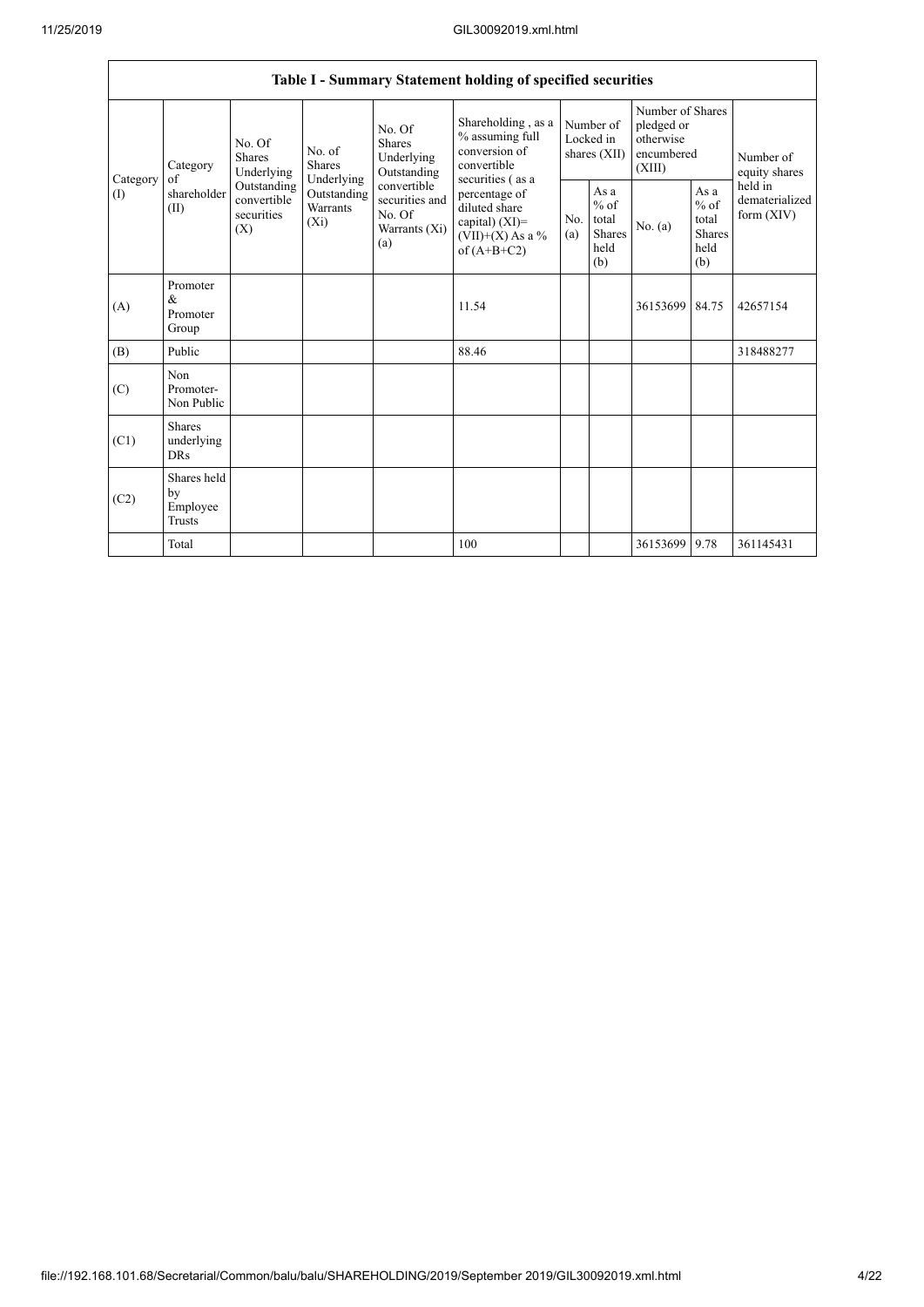| Table II - Statement showing shareholding pattern of the Promoter and Promoter Group           |                                                                                                                     |                                  |                                          |                                 |                                              |                                                 |                                                        |                                                                  |       |           |                                |
|------------------------------------------------------------------------------------------------|---------------------------------------------------------------------------------------------------------------------|----------------------------------|------------------------------------------|---------------------------------|----------------------------------------------|-------------------------------------------------|--------------------------------------------------------|------------------------------------------------------------------|-------|-----------|--------------------------------|
|                                                                                                |                                                                                                                     |                                  | No. of fully                             | No.<br><b>Of</b><br>Partly      | No. Of<br>shares                             | Total nos.                                      | Shareholding<br>as a $\%$ of<br>total no. of<br>shares | Number of Voting Rights held in each<br>class of securities (IX) |       |           |                                |
| Sr.                                                                                            | Category &<br>Name of the<br>Shareholders (I)                                                                       | Nos. Of<br>shareholders<br>(III) | paid up<br>equity<br>shares held<br>(IV) | paid-<br>up<br>equity<br>shares | underlying<br>Depository<br>Receipts<br>(VI) | shares held<br>$(VII) =$<br>$(IV)+(V)+$<br>(VI) | (calculated<br>as per<br>SCRR,<br>1957) (VIII)         | No of Voting (XIV) Rights                                        | Class |           | Total<br>as a %<br>of<br>Total |
|                                                                                                |                                                                                                                     |                                  |                                          | held<br>(V)                     |                                              |                                                 | As a % of<br>$(A+B+C2)$                                | Class eg: X                                                      | eg:y  | Total     | Voting<br>rights               |
| A                                                                                              | Table II - Statement showing shareholding pattern of the Promoter and Promoter Group                                |                                  |                                          |                                 |                                              |                                                 |                                                        |                                                                  |       |           |                                |
| (1)                                                                                            | Indian                                                                                                              |                                  |                                          |                                 |                                              |                                                 |                                                        |                                                                  |       |           |                                |
| (a)                                                                                            | Individuals/Hindu<br>undivided Family                                                                               | $\overline{c}$                   | 8189479                                  |                                 |                                              | 8189479                                         | 2.22                                                   | 8189479                                                          |       | 8189479   | 2.22                           |
| (d)                                                                                            | Any Other<br>(specify)                                                                                              | $\overline{\mathbf{4}}$          | 31381240                                 |                                 |                                              | 31381240                                        | 8.49                                                   | 31381240                                                         |       | 31381240  | 8.49                           |
| Sub-Total<br>(A)(1)                                                                            |                                                                                                                     | 6                                | 39570719                                 |                                 |                                              | 39570719                                        | 10.71                                                  | 39570719                                                         |       | 39570719  | 10.71                          |
| (2)                                                                                            | Foreign                                                                                                             |                                  |                                          |                                 |                                              |                                                 |                                                        |                                                                  |       |           |                                |
| (e)                                                                                            | Any Other<br>(specify)                                                                                              | $\mathbf{1}$                     | 3086435                                  |                                 |                                              | 3086435                                         | 0.84                                                   | 3086435                                                          |       | 3086435   | 0.84                           |
| Sub-Total<br>(A)(2)                                                                            |                                                                                                                     | 1                                | 3086435                                  |                                 |                                              | 3086435                                         | 0.84                                                   | 3086435                                                          |       | 3086435   | 0.84                           |
| Total<br>Shareholding<br>of Promoter<br>and<br>Promoter<br>Group $(A)=$<br>$(A)(1)+(A)$<br>(2) |                                                                                                                     | $\tau$                           | 42657154                                 |                                 |                                              | 42657154                                        | 11.54                                                  | 42657154                                                         |       | 42657154  | 11.54                          |
| $\, {\bf B}$                                                                                   | Table III - Statement showing shareholding pattern of the Public shareholder                                        |                                  |                                          |                                 |                                              |                                                 |                                                        |                                                                  |       |           |                                |
| (1)                                                                                            | Institutions                                                                                                        |                                  |                                          |                                 |                                              |                                                 |                                                        |                                                                  |       |           |                                |
| (e)                                                                                            | Foreign Portfolio<br>Investors                                                                                      | $\mathbf{1}$                     | 139302                                   |                                 |                                              | 139302                                          | 0.04                                                   | 139302                                                           |       | 139302    | 0.04                           |
| (f)                                                                                            | Financial<br>Institutions/<br><b>Banks</b>                                                                          | 26                               | 235056856                                |                                 |                                              | 235056856                                       | 63.6                                                   | 235056856                                                        |       | 235056856 | 63.6                           |
| (g)                                                                                            | Insurance<br>Companies                                                                                              | $\,1$                            | 174997                                   |                                 |                                              | 174997                                          | 0.05                                                   | 174997                                                           |       | 174997    | 0.05                           |
| (i)                                                                                            | Any Other<br>(specify)                                                                                              | $\mathbf{1}$                     | 100                                      |                                 |                                              | 100                                             | $\boldsymbol{0}$                                       | 100                                                              |       | 100       | $\overline{0}$                 |
| Sub-Total<br>(B)(1)                                                                            |                                                                                                                     | 29                               | 235371255                                |                                 |                                              | 235371255                                       | 63.69                                                  | 235371255                                                        |       | 235371255 | 63.69                          |
| (3)                                                                                            | Non-institutions                                                                                                    |                                  |                                          |                                 |                                              |                                                 |                                                        |                                                                  |       |           |                                |
| (a(i))                                                                                         | Individuals -<br>i.Individual<br>shareholders<br>holding nominal<br>share capital up<br>to Rs. 2 lakhs.             | 40842                            | 56531528                                 |                                 |                                              | 56531528                                        | 15.3                                                   | 56531528                                                         |       | 56531528  | 15.3                           |
| (a(ii))                                                                                        | Individuals - ii.<br>Individual<br>shareholders<br>holding nominal<br>share capital in<br>excess of Rs. 2<br>lakhs. | 45                               | 9777974                                  |                                 |                                              | 9777974                                         | 2.65                                                   | 9777974                                                          |       | 9777974   | 2.65                           |
| (b)                                                                                            | NBFCs registered<br>with RBI                                                                                        | $\overline{2}$                   | 8250                                     |                                 |                                              | 8250                                            | $\boldsymbol{0}$                                       | 8250                                                             |       | 8250      | $\overline{0}$                 |
| (e)                                                                                            | Any Other<br>(specify)                                                                                              | 2033                             | 25226944                                 |                                 |                                              | 25226944                                        | 6.83                                                   | 25226944                                                         |       | 25226944  | 6.83                           |
| Sub-Total<br>(B)(3)                                                                            |                                                                                                                     | 42922                            | 91544696                                 |                                 |                                              | 91544696                                        | 24.77                                                  | 91544696                                                         |       | 91544696  | 24.77                          |
| <b>Total Public</b><br>Shareholding<br>$(B)=(B)(1)+$<br>$(B)(2)+(B)$<br>(3)                    |                                                                                                                     | 42951                            | 326915951                                |                                 |                                              | 326915951                                       | 88.46                                                  | 326915951                                                        |       | 326915951 | 88.46                          |
|                                                                                                |                                                                                                                     |                                  |                                          |                                 |                                              |                                                 |                                                        |                                                                  |       |           |                                |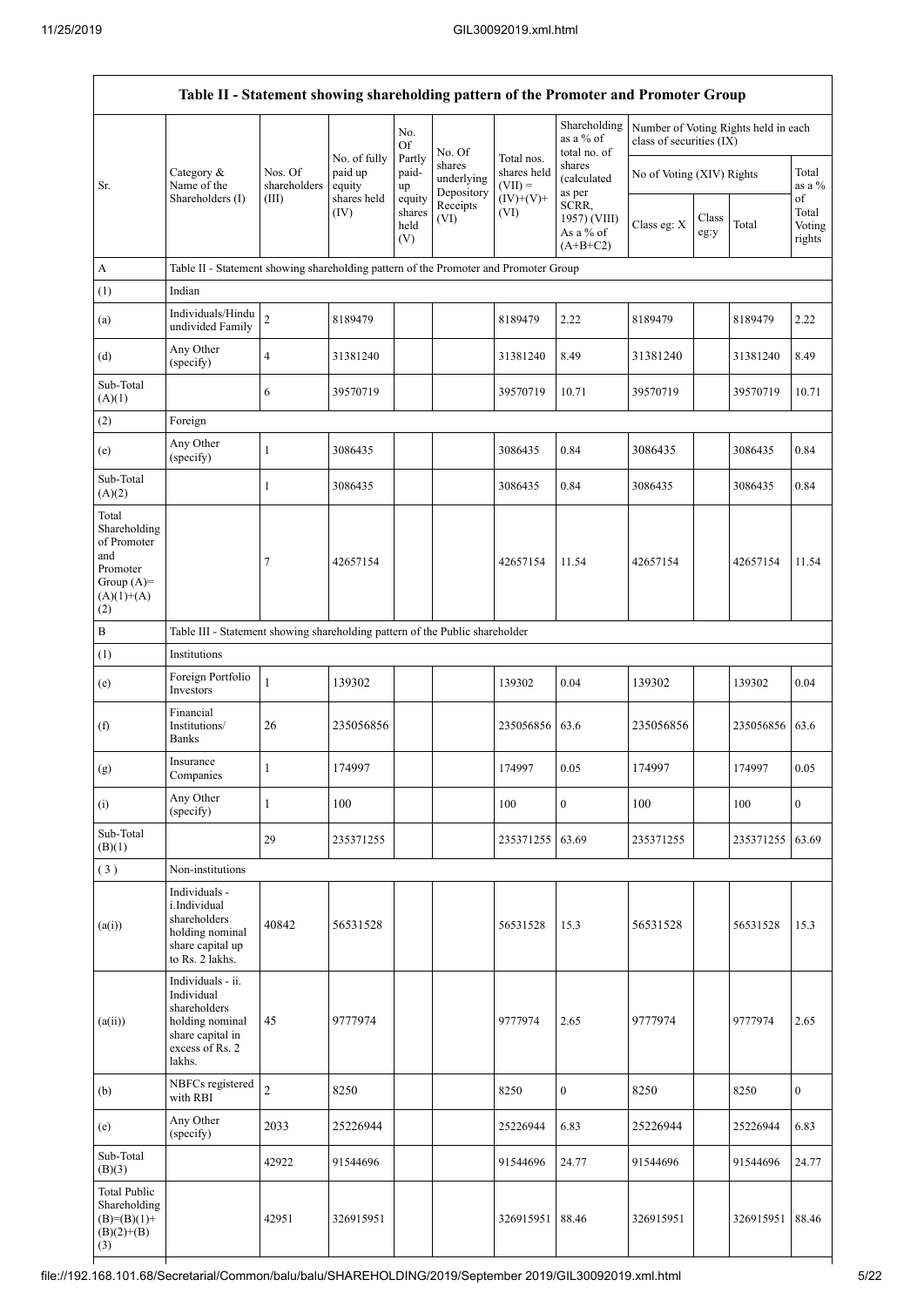## 11/25/2019 GIL30092019.xml.html

|   | Table IV - Statement showing shareholding pattern of the Non Promoter- Non Public shareholder |  |  |  |  |
|---|-----------------------------------------------------------------------------------------------|--|--|--|--|
| m |                                                                                               |  |  |  |  |

| Total (<br>$A+B+C2$ ) | 42958 | 369573105 |  | 369573105   100 | 369573105 | 369573105 | 100 |
|-----------------------|-------|-----------|--|-----------------|-----------|-----------|-----|
| Total<br>$(A+B+C)$    | 42958 | 369573105 |  | 369573105   100 | 369573105 | 369573105 | 100 |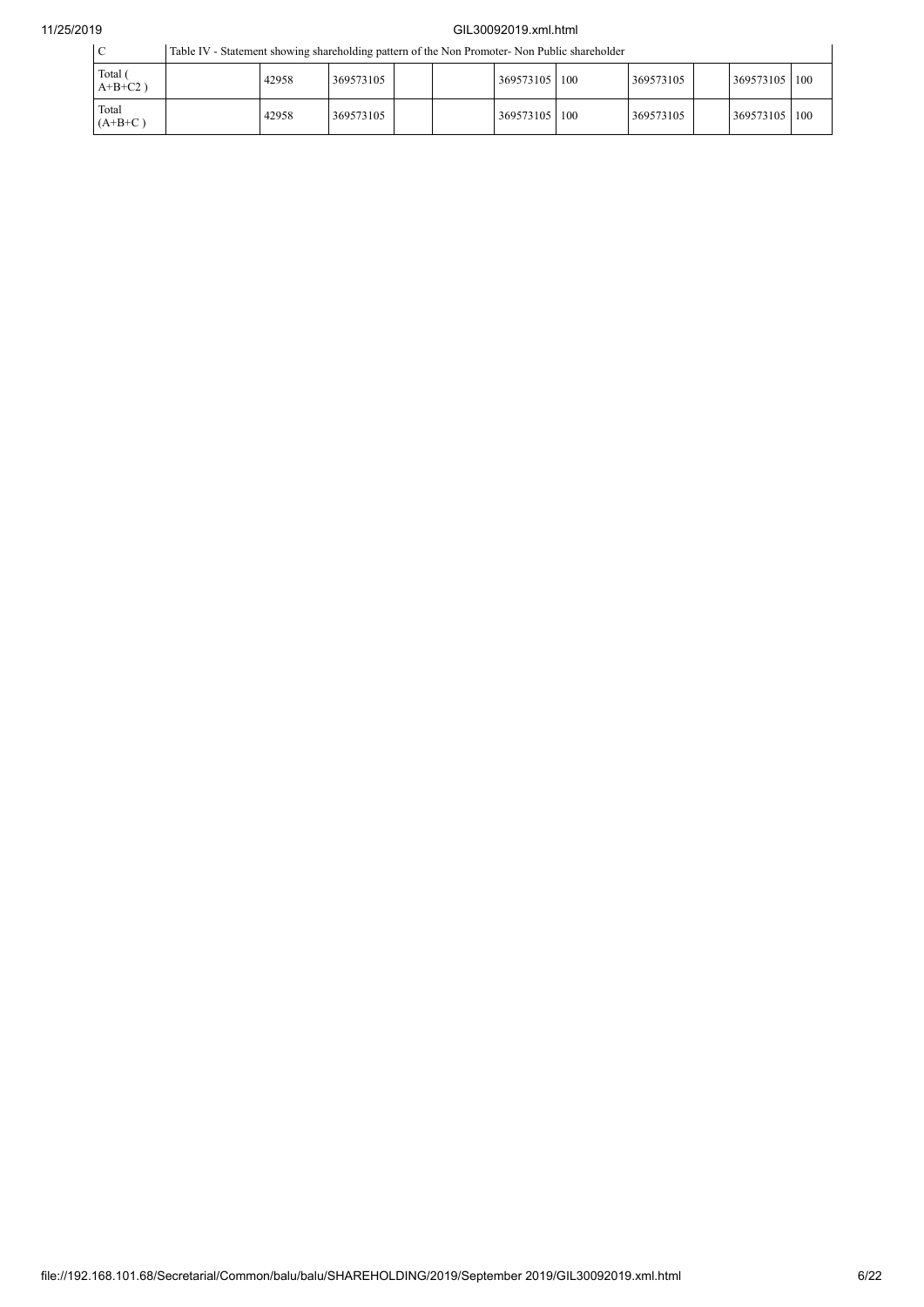|                                                                                         |                                                 |                                       |                                                           | Table II - Statement showing shareholding pattern of the Promoter and Promoter Group          |                                          |                                                  |                                                                     |                                                  |                                       |  |
|-----------------------------------------------------------------------------------------|-------------------------------------------------|---------------------------------------|-----------------------------------------------------------|-----------------------------------------------------------------------------------------------|------------------------------------------|--------------------------------------------------|---------------------------------------------------------------------|--------------------------------------------------|---------------------------------------|--|
|                                                                                         | No. Of<br><b>Shares</b><br>Underlying           | No. of<br><b>Shares</b><br>Underlying | No. Of Shares<br>Underlying<br>Outstanding<br>convertible | Shareholding, as a %<br>assuming full<br>conversion of<br>convertible securities (            | Number of<br>Locked in<br>shares $(XII)$ |                                                  | Number of Shares<br>pledged or<br>otherwise<br>encumbered<br>(XIII) |                                                  | Number of<br>equity shares<br>held in |  |
| Sr.                                                                                     | Outstanding<br>convertible<br>securities<br>(X) | Outstanding<br>Warrants<br>$(X_i)$    | securities and<br>No. Of<br>Warrants (Xi)<br>(a)          | as a percentage of<br>diluted share capital)<br>$(XI) = (VII)+(X) As a %$<br>of $(A+B+C2)$    | No.<br>(a)                               | As a<br>$%$ of<br>total<br>Shares<br>held<br>(b) | No. (a)                                                             | As a<br>$%$ of<br>total<br>Shares<br>held<br>(b) | dematerialized<br>form $(XIV)$        |  |
| A                                                                                       |                                                 |                                       |                                                           | Table II - Statement showing shareholding pattern of the Promoter and Promoter Group          |                                          |                                                  |                                                                     |                                                  |                                       |  |
| (1)                                                                                     | Indian                                          |                                       |                                                           |                                                                                               |                                          |                                                  |                                                                     |                                                  |                                       |  |
| (a)                                                                                     |                                                 |                                       |                                                           | 2.22                                                                                          |                                          |                                                  | 8172459                                                             | 99.79                                            | 8189479                               |  |
| (d)                                                                                     |                                                 |                                       |                                                           | 8.49                                                                                          |                                          |                                                  | 27981240                                                            | 89.17                                            | 31381240                              |  |
| Sub-Total (A)<br>(1)                                                                    |                                                 |                                       |                                                           | 10.71                                                                                         |                                          |                                                  | 36153699 91.36                                                      |                                                  | 39570719                              |  |
| (2)                                                                                     | Foreign                                         |                                       |                                                           |                                                                                               |                                          |                                                  |                                                                     |                                                  |                                       |  |
| (e)                                                                                     |                                                 |                                       |                                                           | 0.84                                                                                          |                                          |                                                  | $\boldsymbol{0}$                                                    | $\boldsymbol{0}$                                 | 3086435                               |  |
| Sub-Total (A)<br>(2)                                                                    |                                                 |                                       |                                                           | 0.84                                                                                          |                                          |                                                  | $\boldsymbol{0}$                                                    | $\mathbf{0}$                                     | 3086435                               |  |
| Total<br>Shareholding<br>of Promoter<br>and Promoter<br>Group $(A)=$<br>$(A)(1)+(A)(2)$ |                                                 |                                       |                                                           | 11.54                                                                                         |                                          |                                                  | 36153699 84.75                                                      |                                                  | 42657154                              |  |
| $\, {\bf B}$                                                                            |                                                 |                                       |                                                           | Table III - Statement showing shareholding pattern of the Public shareholder                  |                                          |                                                  |                                                                     |                                                  |                                       |  |
| (1)                                                                                     | Institutions                                    |                                       |                                                           |                                                                                               |                                          |                                                  |                                                                     |                                                  |                                       |  |
| (e)                                                                                     |                                                 |                                       |                                                           | 0.04                                                                                          |                                          |                                                  |                                                                     |                                                  | 139302                                |  |
| (f)                                                                                     |                                                 |                                       |                                                           | 63.6                                                                                          |                                          |                                                  |                                                                     |                                                  | 235052891                             |  |
| (g)                                                                                     |                                                 |                                       |                                                           | 0.05                                                                                          |                                          |                                                  |                                                                     |                                                  | 174997                                |  |
| (i)                                                                                     |                                                 |                                       |                                                           | $\boldsymbol{0}$                                                                              |                                          |                                                  |                                                                     |                                                  | $\boldsymbol{0}$                      |  |
| Sub-Total (B)<br>(1)                                                                    |                                                 |                                       |                                                           | 63.69                                                                                         |                                          |                                                  |                                                                     |                                                  | 235367190                             |  |
| (3)                                                                                     | Non-institutions                                |                                       |                                                           |                                                                                               |                                          |                                                  |                                                                     |                                                  |                                       |  |
| (a(i))                                                                                  |                                                 |                                       |                                                           | 15.3                                                                                          |                                          |                                                  |                                                                     |                                                  | 55976679                              |  |
| (a(ii))                                                                                 |                                                 |                                       |                                                           | 2.65                                                                                          |                                          |                                                  |                                                                     |                                                  | 9052174                               |  |
| (b)                                                                                     |                                                 |                                       |                                                           | $\boldsymbol{0}$                                                                              |                                          |                                                  |                                                                     |                                                  | 8250                                  |  |
| (e)                                                                                     |                                                 |                                       |                                                           | 6.83                                                                                          |                                          |                                                  |                                                                     |                                                  | 18083984                              |  |
| Sub-Total (B)<br>(3)                                                                    |                                                 |                                       |                                                           | 24.77                                                                                         |                                          |                                                  |                                                                     |                                                  | 83121087                              |  |
| <b>Total Public</b><br>Shareholding<br>$(B)= (B)(1) +$<br>$(B)(2)+(B)(3)$               |                                                 |                                       |                                                           | 88.46                                                                                         |                                          |                                                  |                                                                     |                                                  | 318488277                             |  |
| $\mathbf C$                                                                             |                                                 |                                       |                                                           | Table IV - Statement showing shareholding pattern of the Non Promoter- Non Public shareholder |                                          |                                                  |                                                                     |                                                  |                                       |  |
| Total (<br>$A+B+C2$ )                                                                   |                                                 |                                       |                                                           | 100                                                                                           |                                          |                                                  |                                                                     |                                                  | 361145431                             |  |
| Total<br>$(A+B+C)$                                                                      |                                                 |                                       |                                                           | 100                                                                                           |                                          |                                                  | 36153699                                                            | 9.78                                             | 361145431                             |  |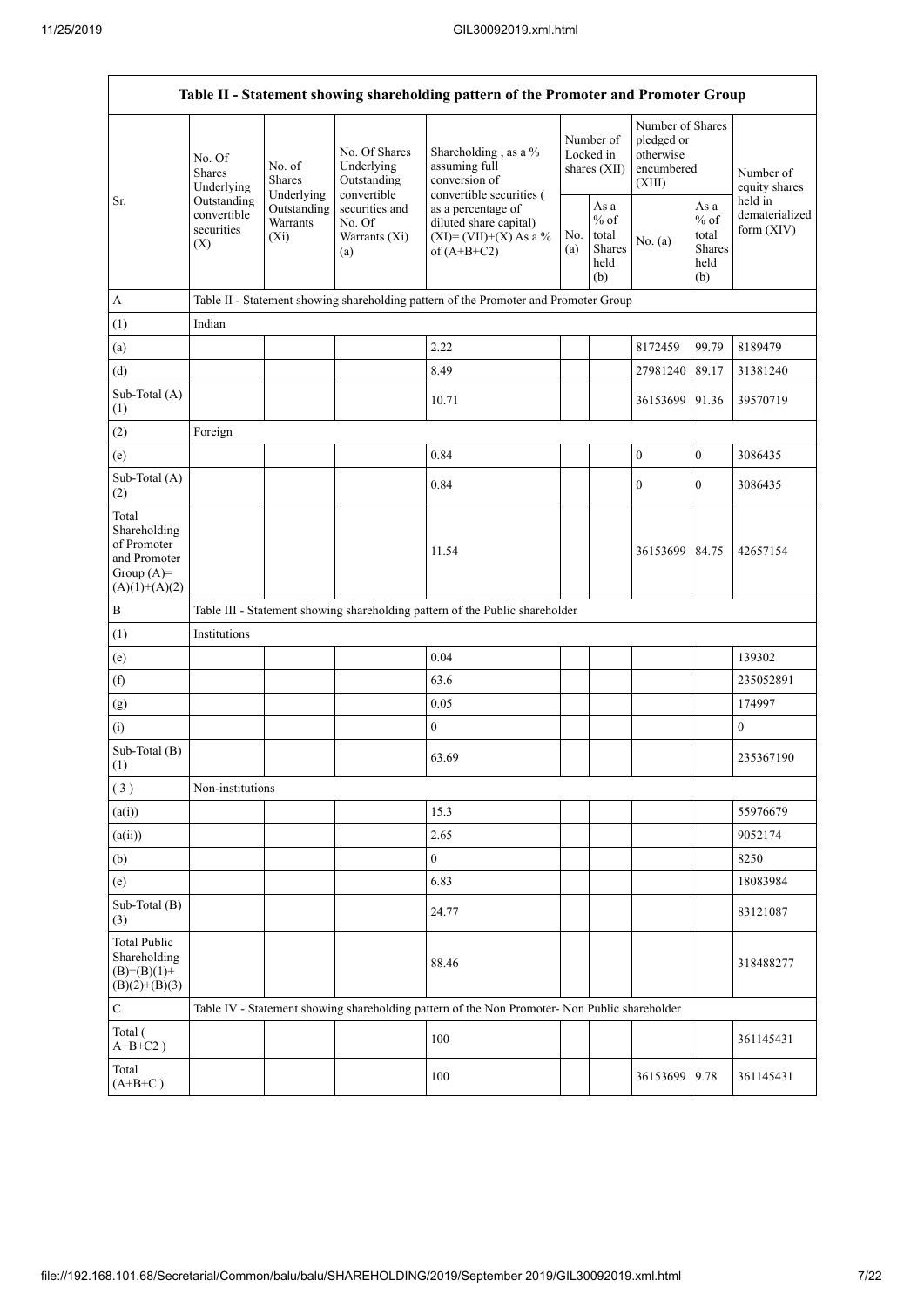|                                                                                                                                                                                          | Individuals/Hindu undivided Family                            |                  |                       |  |  |  |  |  |  |  |
|------------------------------------------------------------------------------------------------------------------------------------------------------------------------------------------|---------------------------------------------------------------|------------------|-----------------------|--|--|--|--|--|--|--|
| Searial No.                                                                                                                                                                              | $\mathbf{1}$                                                  | $\sqrt{2}$       |                       |  |  |  |  |  |  |  |
| Name of the<br>Shareholders (I)                                                                                                                                                          | Abhijit Rajan                                                 | Jagdish Rajan    | Click here to go back |  |  |  |  |  |  |  |
| PAN (II)                                                                                                                                                                                 | AAEPR0342J                                                    | AACPR1248M       | Total                 |  |  |  |  |  |  |  |
| No. of fully paid<br>up equity shares<br>$\text{held} (IV)$                                                                                                                              | 8172459                                                       | 17020            | 8189479               |  |  |  |  |  |  |  |
| No. Of Partly paid-<br>up equity shares<br>held (V)                                                                                                                                      |                                                               |                  |                       |  |  |  |  |  |  |  |
| No. Of shares<br>underlying<br>Depository<br>Receipts (VI)                                                                                                                               |                                                               |                  |                       |  |  |  |  |  |  |  |
| Total nos. shares<br>held $(VII) = (IV) +$<br>$(V)$ + $(VI)$                                                                                                                             | 8172459                                                       | 17020            | 8189479               |  |  |  |  |  |  |  |
| Shareholding as a<br>% of total no. of<br>shares (calculated<br>as per SCRR,<br>1957) (VIII) As a<br>% of $(A+B+C2)$                                                                     | 2.21                                                          | $\boldsymbol{0}$ | 2.22                  |  |  |  |  |  |  |  |
|                                                                                                                                                                                          | Number of Voting Rights held in each class of securities (IX) |                  |                       |  |  |  |  |  |  |  |
| Class eg:X                                                                                                                                                                               | 8172459                                                       | 17020            | 8189479               |  |  |  |  |  |  |  |
| Class eg:y                                                                                                                                                                               |                                                               |                  |                       |  |  |  |  |  |  |  |
| Total                                                                                                                                                                                    | 8172459                                                       | 17020            | 8189479               |  |  |  |  |  |  |  |
| Total as a % of<br><b>Total Voting rights</b>                                                                                                                                            | 2.21                                                          | $\boldsymbol{0}$ | 2.22                  |  |  |  |  |  |  |  |
| No. Of Shares<br>Underlying<br>Outstanding<br>convertible<br>securities (X)                                                                                                              |                                                               |                  |                       |  |  |  |  |  |  |  |
| No. of Shares<br>Underlying<br>Outstanding<br>Warrants (Xi)                                                                                                                              |                                                               |                  |                       |  |  |  |  |  |  |  |
| No. Of Shares<br>Underlying<br>Outstanding<br>convertible<br>securities and No.<br>Of Warrants (Xi)<br>(a)                                                                               |                                                               |                  |                       |  |  |  |  |  |  |  |
| Shareholding, as a<br>% assuming full<br>conversion of<br>convertible<br>securities (as a<br>percentage of<br>diluted share<br>capital) (XI)=<br>$(VII)+(Xi)(a)$ As a<br>% of $(A+B+C2)$ | 2.21                                                          | $\boldsymbol{0}$ | 2.22                  |  |  |  |  |  |  |  |
| Number of Locked in shares (XII)                                                                                                                                                         |                                                               |                  |                       |  |  |  |  |  |  |  |
| No. (a)                                                                                                                                                                                  |                                                               |                  |                       |  |  |  |  |  |  |  |
| As a % of total<br>Shares held (b)                                                                                                                                                       |                                                               |                  |                       |  |  |  |  |  |  |  |
|                                                                                                                                                                                          | Number of Shares pledged or otherwise encumbered (XIII)       |                  |                       |  |  |  |  |  |  |  |
| No. (a)                                                                                                                                                                                  | 8172459                                                       | $\boldsymbol{0}$ | 8172459               |  |  |  |  |  |  |  |
| As a % of total<br>Shares held (b)                                                                                                                                                       | 100                                                           | $\boldsymbol{0}$ | 99.79                 |  |  |  |  |  |  |  |
| Number of equity<br>shares held in<br>dematerialized<br>form (XIV)                                                                                                                       | 8172459                                                       | 17020            | 8189479               |  |  |  |  |  |  |  |
| Reason for not providing PAN                                                                                                                                                             |                                                               |                  |                       |  |  |  |  |  |  |  |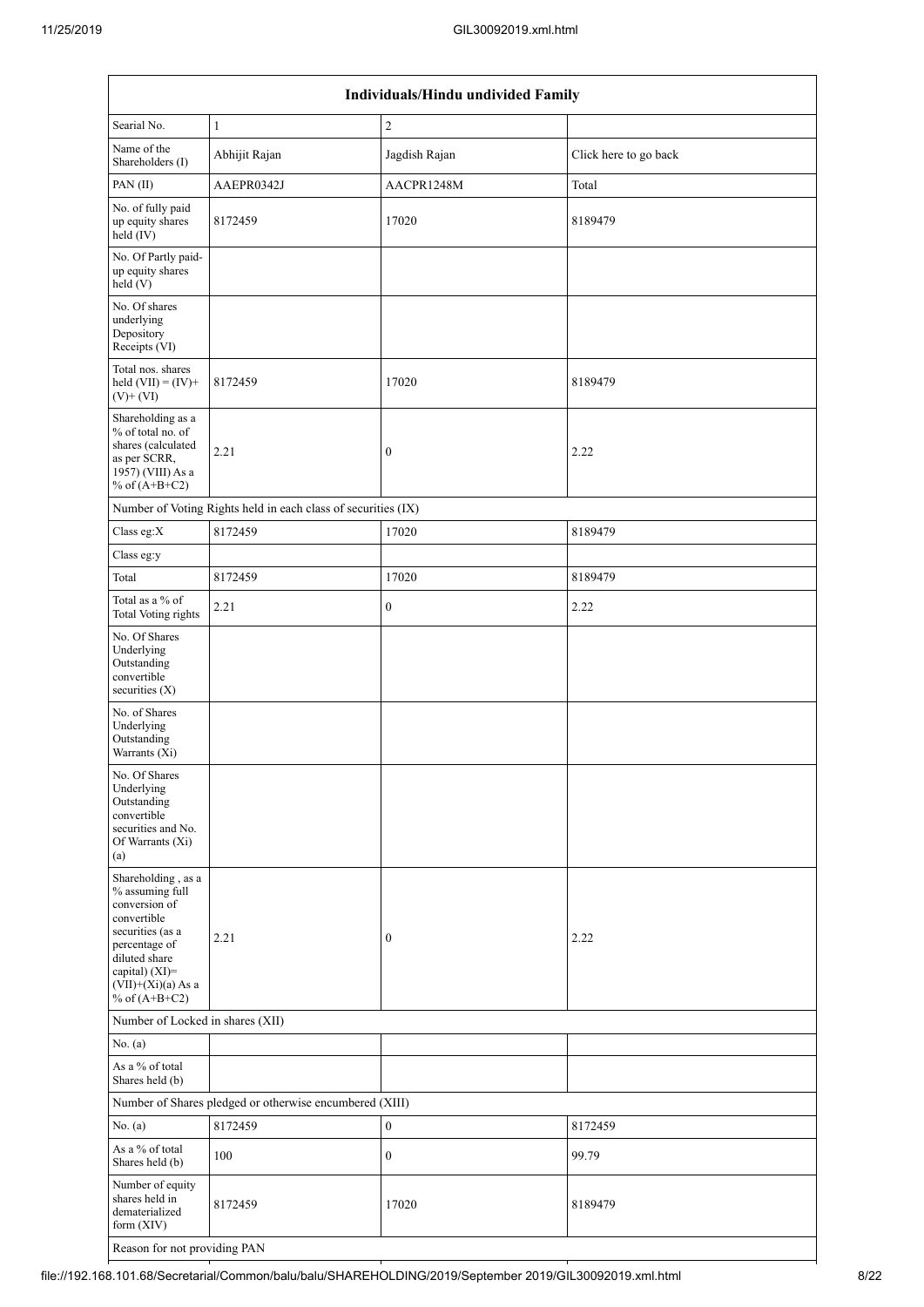| Reason for not<br>providing PAN |  |  |
|---------------------------------|--|--|
| Shareholder type                |  |  |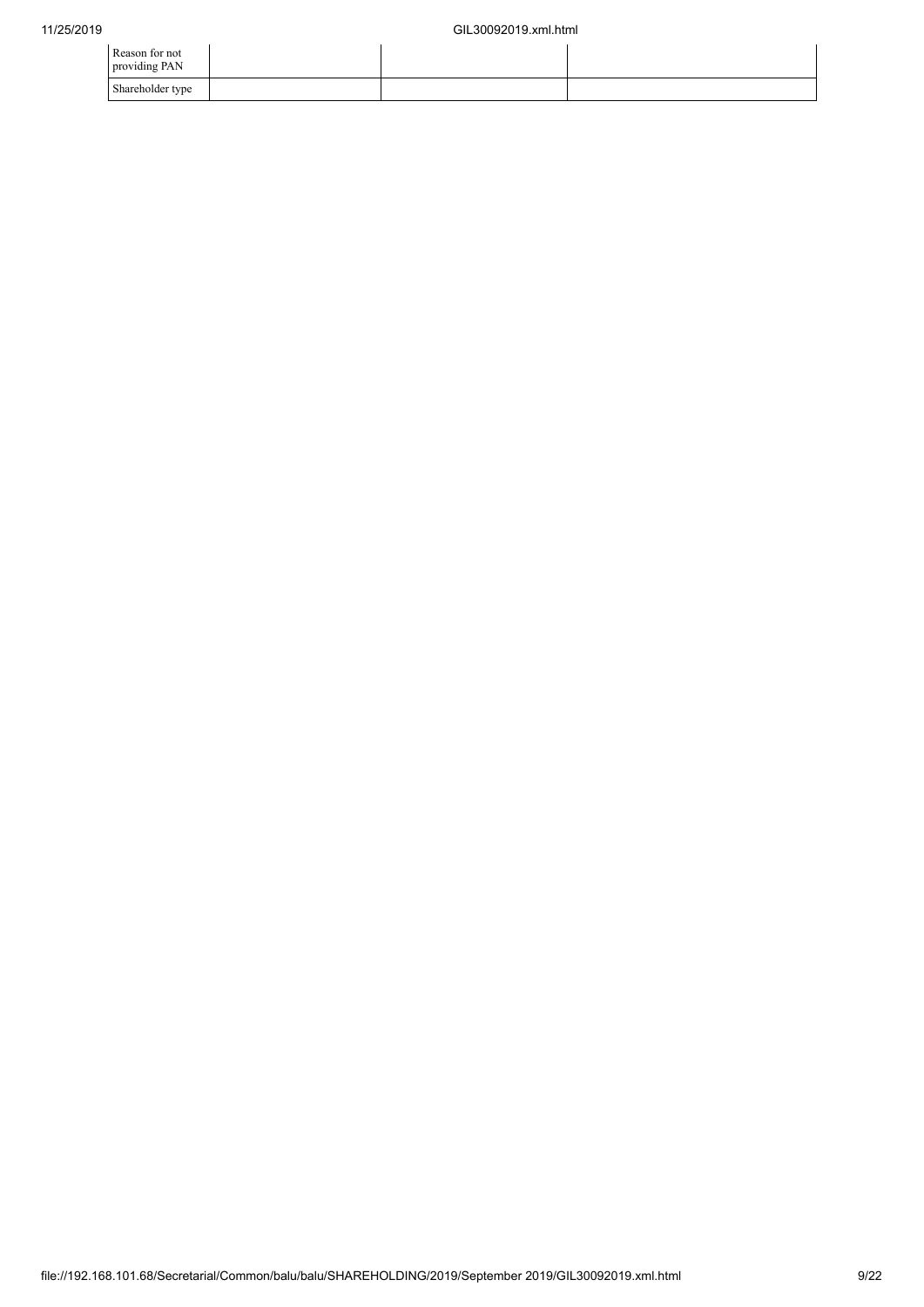| Any Other (specify)                                                                                                                                                                  |                            |                                                               |                                      |                                             |                          |  |  |  |  |  |
|--------------------------------------------------------------------------------------------------------------------------------------------------------------------------------------|----------------------------|---------------------------------------------------------------|--------------------------------------|---------------------------------------------|--------------------------|--|--|--|--|--|
| Searial No.                                                                                                                                                                          | $\mathbf{1}$               | $\overline{2}$                                                | 3                                    | 4                                           |                          |  |  |  |  |  |
| Category                                                                                                                                                                             | <b>Bodies</b><br>Corporate | <b>Bodies Corporate</b>                                       | <b>Bodies Corporate</b>              | <b>Bodies Corporate</b>                     | Click here to<br>go back |  |  |  |  |  |
| Name of the<br>Shareholders (I)                                                                                                                                                      | Pacific Energy<br>Pvt Ltd  | Devyani Estate And<br>Properties Pvt Ltd                      | Nikhita Estate<br>Developers Pvt Ltd | Ellora Organic<br><b>Industries Pvt Ltd</b> |                          |  |  |  |  |  |
| PAN(II)                                                                                                                                                                              | AACCP0544P                 | AAACD3825H                                                    | AABCN6484D                           | AABCE0815F                                  | Total                    |  |  |  |  |  |
| No. of the<br>Shareholders (I)                                                                                                                                                       | 1                          | 1                                                             | 1                                    | 1                                           | 4                        |  |  |  |  |  |
| No. of fully paid<br>up equity shares<br>held (IV)                                                                                                                                   | 17913015                   | 7182805                                                       | 3485420                              | 2800000                                     | 31381240                 |  |  |  |  |  |
| No. Of Partly paid-<br>up equity shares<br>held (V)                                                                                                                                  |                            |                                                               |                                      |                                             |                          |  |  |  |  |  |
| No. Of shares<br>underlying<br>Depository<br>Receipts (VI)                                                                                                                           |                            |                                                               |                                      |                                             |                          |  |  |  |  |  |
| Total nos. shares<br>held $(VII) = (IV) +$<br>$(V)$ + $(VI)$                                                                                                                         | 17913015                   | 7182805                                                       | 3485420                              | 2800000                                     | 31381240                 |  |  |  |  |  |
| Shareholding as a<br>% of total no. of<br>shares (calculated<br>as per SCRR,<br>1957) (VIII) As a<br>% of $(A+B+C2)$                                                                 | 4.85                       | 1.94                                                          | 0.94                                 | 0.76                                        | 8.49                     |  |  |  |  |  |
|                                                                                                                                                                                      |                            | Number of Voting Rights held in each class of securities (IX) |                                      |                                             |                          |  |  |  |  |  |
| Class eg: X                                                                                                                                                                          | 17913015                   | 7182805                                                       | 3485420                              | 2800000                                     | 31381240                 |  |  |  |  |  |
| Class eg:y                                                                                                                                                                           |                            |                                                               |                                      |                                             |                          |  |  |  |  |  |
| Total                                                                                                                                                                                | 17913015                   | 7182805                                                       | 3485420                              | 2800000                                     | 31381240                 |  |  |  |  |  |
| Total as a % of<br><b>Total Voting rights</b>                                                                                                                                        | 4.85                       | 1.94                                                          | 0.94                                 | 0.76                                        | 8.49                     |  |  |  |  |  |
| No. Of Shares<br>Underlying<br>Outstanding<br>convertible<br>securities (X)                                                                                                          |                            |                                                               |                                      |                                             |                          |  |  |  |  |  |
| No. of Shares<br>Underlying<br>Outstanding<br>Warrants (Xi)                                                                                                                          |                            |                                                               |                                      |                                             |                          |  |  |  |  |  |
| No. Of Shares<br>Underlying<br>Outstanding<br>convertible<br>securities and No.<br>Of Warrants (Xi)<br>(a)                                                                           |                            |                                                               |                                      |                                             |                          |  |  |  |  |  |
| Shareholding, as a<br>% assuming full<br>conversion of<br>convertible<br>securities (as a<br>percentage of<br>diluted share<br>capital) (XI)=<br>$(VII)+(X)$ As a %<br>of $(A+B+C2)$ | 4.85                       | 1.94                                                          | 0.94                                 | 0.76                                        | 8.49                     |  |  |  |  |  |
| Number of Locked in shares (XII)                                                                                                                                                     |                            |                                                               |                                      |                                             |                          |  |  |  |  |  |
| No. (a)                                                                                                                                                                              |                            |                                                               |                                      |                                             |                          |  |  |  |  |  |
| As a % of total<br>Shares held (b)                                                                                                                                                   |                            |                                                               |                                      |                                             |                          |  |  |  |  |  |
|                                                                                                                                                                                      |                            | Number of Shares pledged or otherwise encumbered (XIII)       |                                      |                                             |                          |  |  |  |  |  |
| No. (a)                                                                                                                                                                              | 14513015                   | 7182805                                                       | 3485420                              | 2800000                                     | 27981240                 |  |  |  |  |  |
| As a % of total<br>Shares held (b)                                                                                                                                                   | 81.02                      | 100                                                           | 100                                  | 100                                         | 89.17                    |  |  |  |  |  |

- H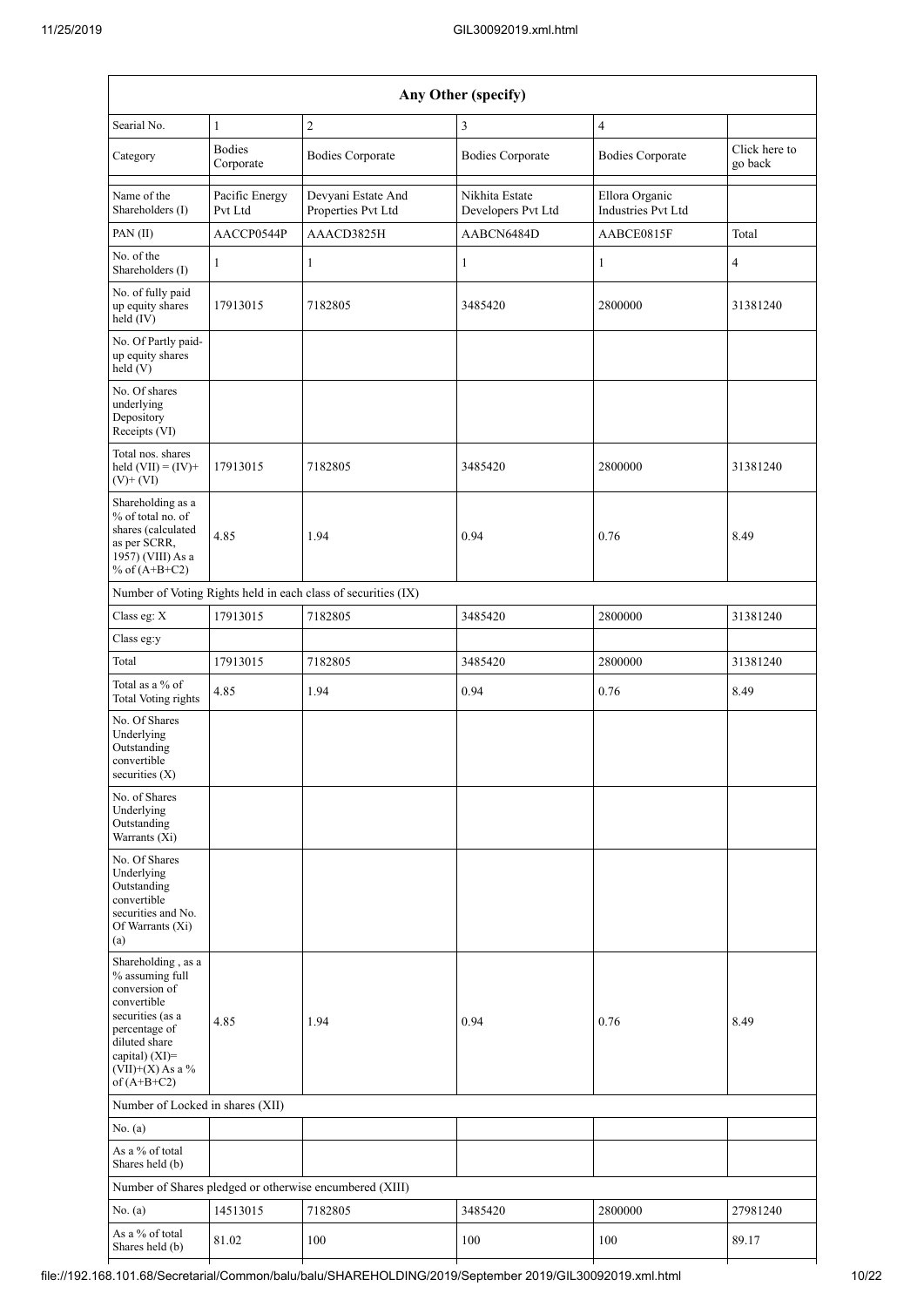## 11/25/2019 GIL30092019.xml.html

| Number of equity<br>shares held in<br>dematerialized<br>form $(XIV)$ | 17913015                     | 7182805 | 3485420 | 2800000 | 31381240 |  |  |  |  |  |  |
|----------------------------------------------------------------------|------------------------------|---------|---------|---------|----------|--|--|--|--|--|--|
|                                                                      | Reason for not providing PAN |         |         |         |          |  |  |  |  |  |  |
| Reason for not<br>providing PAN                                      |                              |         |         |         |          |  |  |  |  |  |  |
| Shareholder type                                                     |                              |         |         |         |          |  |  |  |  |  |  |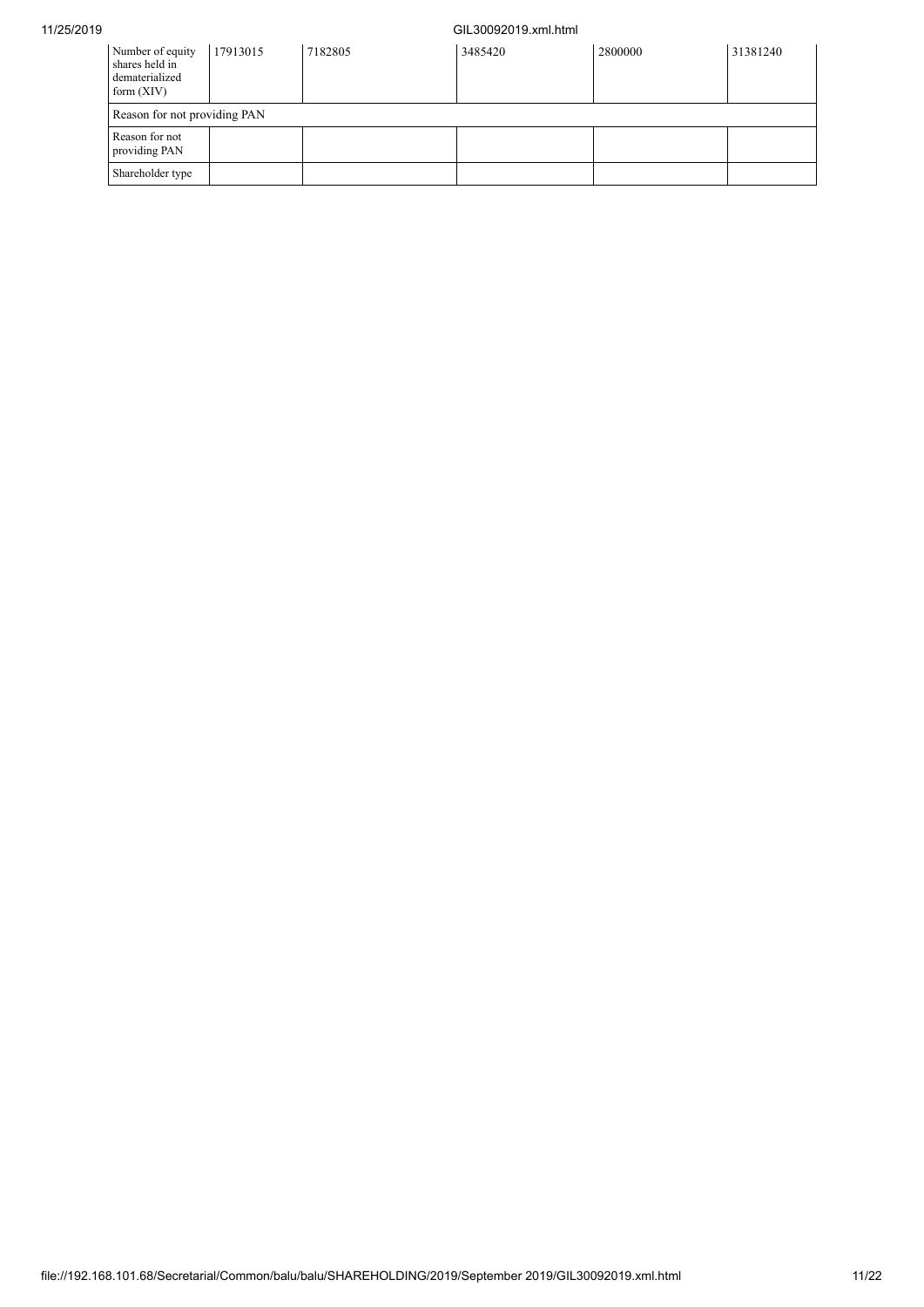| Any Other (specify)                                                                                                                                                                  |                                                               |                       |  |  |  |  |
|--------------------------------------------------------------------------------------------------------------------------------------------------------------------------------------|---------------------------------------------------------------|-----------------------|--|--|--|--|
| Searial No.                                                                                                                                                                          | $\mathbf{1}$                                                  |                       |  |  |  |  |
| Category                                                                                                                                                                             | <b>Bodies Corporate</b>                                       |                       |  |  |  |  |
| Name of the<br>Shareholders (I)                                                                                                                                                      | Masayor Enterprises Limited                                   | Click here to go back |  |  |  |  |
| PAN (II)                                                                                                                                                                             | AAECM7848R                                                    | Total                 |  |  |  |  |
| No. of the<br>Shareholders (I)                                                                                                                                                       | $\mathbf{1}$                                                  | $\mathbf{1}$          |  |  |  |  |
| No. of fully paid<br>up equity shares<br>held (IV)                                                                                                                                   | 3086435                                                       | 3086435               |  |  |  |  |
| No. Of Partly paid-<br>up equity shares<br>held (V)                                                                                                                                  |                                                               |                       |  |  |  |  |
| No. Of shares<br>underlying<br>Depository<br>Receipts (VI)                                                                                                                           |                                                               |                       |  |  |  |  |
| Total nos. shares<br>held $(VII) = (IV) +$<br>$(V)$ + $(VI)$                                                                                                                         | 3086435                                                       | 3086435               |  |  |  |  |
| Shareholding as a<br>% of total no. of<br>shares (calculated<br>as per SCRR,<br>1957) (VIII) As a<br>% of $(A+B+C2)$                                                                 | 0.84                                                          | 0.84                  |  |  |  |  |
|                                                                                                                                                                                      | Number of Voting Rights held in each class of securities (IX) |                       |  |  |  |  |
| Class eg: X                                                                                                                                                                          | 3086435                                                       | 3086435               |  |  |  |  |
| Class eg:y                                                                                                                                                                           |                                                               |                       |  |  |  |  |
| Total                                                                                                                                                                                | 3086435                                                       | 3086435               |  |  |  |  |
| Total as a % of<br><b>Total Voting rights</b>                                                                                                                                        | 0.84                                                          | 0.84                  |  |  |  |  |
| No. Of Shares<br>Underlying<br>Outstanding<br>convertible<br>securities $(X)$                                                                                                        |                                                               |                       |  |  |  |  |
| No. of Shares<br>Underlying<br>Outstanding<br>Warrants (Xi)                                                                                                                          |                                                               |                       |  |  |  |  |
| No. Of Shares<br>Underlying<br>Outstanding<br>convertible<br>securities and No.<br>Of Warrants (Xi)<br>(a)                                                                           |                                                               |                       |  |  |  |  |
| Shareholding, as a<br>% assuming full<br>conversion of<br>convertible<br>securities (as a<br>percentage of<br>diluted share<br>capital) (XI)=<br>$(VII)+(X)$ As a %<br>of $(A+B+C2)$ | 0.84                                                          | 0.84                  |  |  |  |  |
| Number of Locked in shares (XII)                                                                                                                                                     |                                                               |                       |  |  |  |  |
| No. (a)                                                                                                                                                                              |                                                               |                       |  |  |  |  |
| As a % of total<br>Shares held (b)                                                                                                                                                   |                                                               | $\boldsymbol{0}$      |  |  |  |  |
|                                                                                                                                                                                      | Number of Shares pledged or otherwise encumbered (XIII)       |                       |  |  |  |  |
| No. (a)                                                                                                                                                                              | $\boldsymbol{0}$                                              | $\boldsymbol{0}$      |  |  |  |  |
| As a % of total<br>Shares held (b)                                                                                                                                                   | $\overline{0}$                                                | $\boldsymbol{0}$      |  |  |  |  |
| Number of equity                                                                                                                                                                     | 3086435                                                       | 3086435               |  |  |  |  |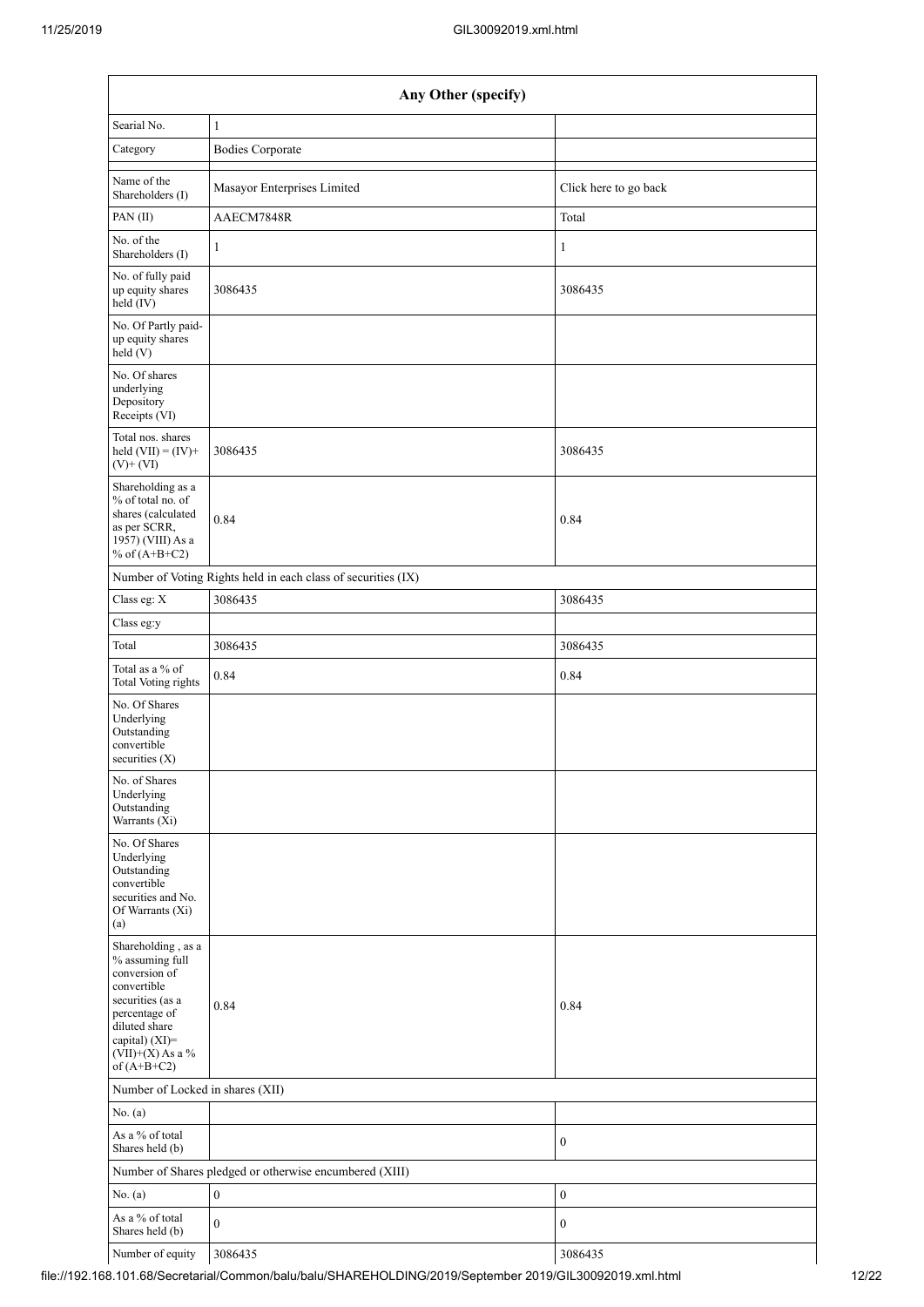| shares held in<br>dematerialized<br>form $(XIV)$ |  |
|--------------------------------------------------|--|
| Reason for not providing PAN                     |  |
| Reason for not<br>providing PAN                  |  |
| Shareholder type                                 |  |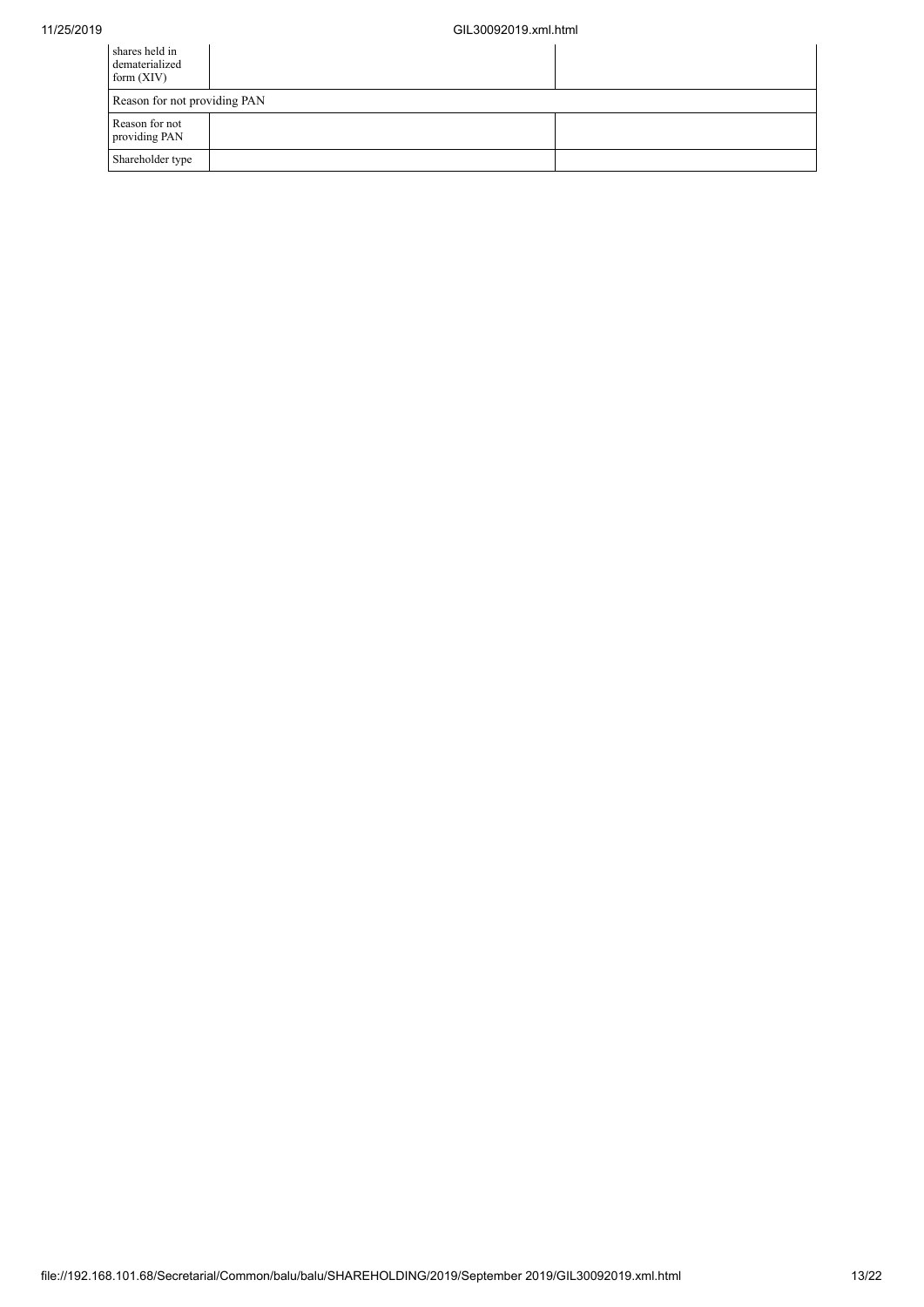| <b>Financial Institutions/Banks</b>                                                                                                                                                  |                        |                          |                         |                   |                   |                   |                          |
|--------------------------------------------------------------------------------------------------------------------------------------------------------------------------------------|------------------------|--------------------------|-------------------------|-------------------|-------------------|-------------------|--------------------------|
| Searial No.                                                                                                                                                                          | $\mathbf{1}$           | $\overline{2}$           | $\overline{3}$          | 4                 | 5                 | 6                 | $\tau$                   |
| Name of the<br>Shareholders (I)                                                                                                                                                      | Canara Bank-<br>Mumbai | <b>ICICI Bank</b><br>Ltd | Punjab National<br>Bank | Syndicate<br>Bank | Bank of<br>Baroda | Allahabad<br>Bank | <b>IDBI</b> Bank<br>Ltd. |
| PAN(II)                                                                                                                                                                              | AAACC6106G             | AAACI1195H               | AAACP0165G              | AACCS4699E        | AAACB1534F        | AACCA8464F        | AABCI8842G               |
| No. of fully paid<br>up equity shares<br>held (IV)                                                                                                                                   | 52814769               | 39272129                 | 24209101                | 22696508          | 22104507          | 19582216          | 14053827                 |
| No. Of Partly paid-<br>up equity shares<br>held(V)                                                                                                                                   |                        |                          |                         |                   |                   |                   |                          |
| No. Of shares<br>underlying<br>Depository<br>Receipts (VI)                                                                                                                           |                        |                          |                         |                   |                   |                   |                          |
| Total nos. shares<br>held $(VII) = (IV) +$<br>$(V)$ + $(VI)$                                                                                                                         | 52814769               | 39272129                 | 24209101                | 22696508          | 22104507          | 19582216          | 14053827                 |
| Shareholding as a<br>% of total no. of<br>shares (calculated<br>as per SCRR,<br>1957) (VIII) As a<br>% of $(A+B+C2)$                                                                 | 14.29                  | 10.63                    | 6.55                    | 6.14              | 5.98              | 5.3               | 3.8                      |
| Number of Voting Rights held in each class of securities (IX)                                                                                                                        |                        |                          |                         |                   |                   |                   |                          |
| Class eg: X                                                                                                                                                                          | 52814769               | 39272129                 | 24209101                | 22696508          | 22104507          | 19582216          | 14053827                 |
| Class eg:y                                                                                                                                                                           |                        |                          |                         |                   |                   |                   |                          |
| Total                                                                                                                                                                                | 52814769               | 39272129                 | 24209101                | 22696508          | 22104507          | 19582216          | 14053827                 |
| Total as a % of<br><b>Total Voting rights</b>                                                                                                                                        | 14.29                  | 10.63                    | 6.55                    | 6.14              | 5.98              | 5.3               | 3.8                      |
| No. Of Shares<br>Underlying<br>Outstanding<br>convertible<br>securities $(X)$                                                                                                        |                        |                          |                         |                   |                   |                   |                          |
| No. of Shares<br>Underlying<br>Outstanding<br>Warrants (Xi)                                                                                                                          |                        |                          |                         |                   |                   |                   |                          |
| No. Of Shares<br>Underlying<br>Outstanding<br>convertible<br>securities and No.<br>Of Warrants (Xi)<br>(a)                                                                           |                        |                          |                         |                   |                   |                   |                          |
| Shareholding, as a<br>% assuming full<br>conversion of<br>convertible<br>securities (as a<br>percentage of<br>diluted share<br>capital) (XI)=<br>$(VII)+(X)$ As a %<br>of $(A+B+C2)$ | 14.29                  | 10.63                    | 6.55                    | 6.14              | 5.98              | 5.3               | 3.8                      |
| Number of Locked in shares (XII)                                                                                                                                                     |                        |                          |                         |                   |                   |                   |                          |
| No. (a)                                                                                                                                                                              |                        |                          |                         |                   |                   |                   |                          |
| As a % of total<br>Shares held (b)                                                                                                                                                   |                        |                          |                         |                   |                   |                   |                          |
| Number of equity<br>shares held in<br>dematerialized<br>form $(XIV)$                                                                                                                 | 52814769               | 39272129                 | 24209101                | 22696508          | 22104507          | 19582216          | 14053827                 |
| Reason for not providing PAN                                                                                                                                                         |                        |                          |                         |                   |                   |                   |                          |
| Reason for not<br>providing PAN                                                                                                                                                      |                        |                          |                         |                   |                   |                   |                          |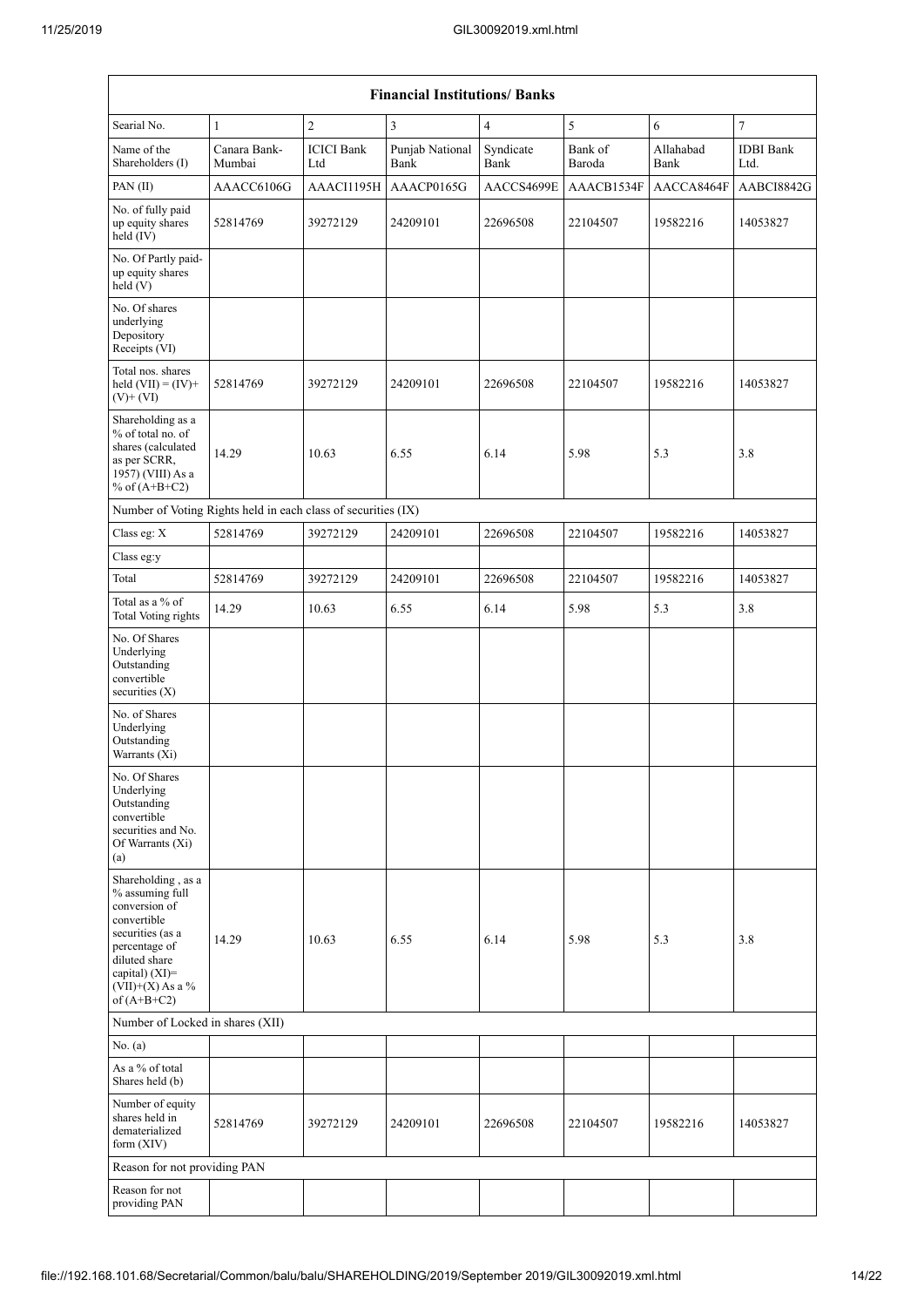| <b>Financial Institutions/Banks</b>                                                                                                                                                     |                                                               |                         |                        |            |                     |                          |  |
|-----------------------------------------------------------------------------------------------------------------------------------------------------------------------------------------|---------------------------------------------------------------|-------------------------|------------------------|------------|---------------------|--------------------------|--|
| Searial No.                                                                                                                                                                             | 8                                                             | 9                       | 10                     | 11         | 12                  |                          |  |
| Name of the<br>Shareholders (I)                                                                                                                                                         | Oriental Bank Of<br>Commerce                                  | United Bank Of<br>India | Union Bank Of<br>India | UCO Bank   | Dbs Bank<br>Limited | Click here to go<br>back |  |
| PAN(II)                                                                                                                                                                                 | AAACO0191M                                                    | AAACU5624P              | AAACU0564G             | AAACU3561B | AAACT4652J          | Total                    |  |
| No. of fully paid<br>up equity shares<br>held (IV)                                                                                                                                      | 12389240                                                      | 6362258                 | 5803088                | 4521203    | 4124496             | 227933342                |  |
| No. Of Partly paid-<br>up equity shares<br>held (V)                                                                                                                                     |                                                               |                         |                        |            |                     |                          |  |
| No. Of shares<br>underlying<br>Depository<br>Receipts (VI)                                                                                                                              |                                                               |                         |                        |            |                     |                          |  |
| Total nos. shares<br>held $(VII) = (IV) +$<br>$(V)$ + $(VI)$                                                                                                                            | 12389240                                                      | 6362258                 | 5803088                | 4521203    | 4124496             | 227933342                |  |
| Shareholding as a<br>% of total no. of<br>shares (calculated<br>as per SCRR,<br>1957) (VIII) As a<br>% of $(A+B+C2)$                                                                    | 3.35                                                          | 1.72                    | 1.57                   | 1.22       | 1.12                | 61.67                    |  |
|                                                                                                                                                                                         | Number of Voting Rights held in each class of securities (IX) |                         |                        |            |                     |                          |  |
| Class eg: X                                                                                                                                                                             | 12389240                                                      | 6362258                 | 5803088                | 4521203    | 4124496             | 227933342                |  |
| Class eg:y                                                                                                                                                                              |                                                               |                         |                        |            |                     |                          |  |
| Total                                                                                                                                                                                   | 12389240                                                      | 6362258                 | 5803088                | 4521203    | 4124496             | 227933342                |  |
| Total as a % of<br><b>Total Voting rights</b>                                                                                                                                           | 3.35                                                          | 1.72                    | 1.57                   | 1.22       | 1.12                | 61.67                    |  |
| No. Of Shares<br>Underlying<br>Outstanding<br>convertible<br>securities (X)                                                                                                             |                                                               |                         |                        |            |                     |                          |  |
| No. of Shares<br>Underlying<br>Outstanding<br>Warrants (Xi)                                                                                                                             |                                                               |                         |                        |            |                     |                          |  |
| No. Of Shares<br>Underlying<br>Outstanding<br>convertible<br>securities and No.<br>Of Warrants (Xi)<br>(a)                                                                              |                                                               |                         |                        |            |                     |                          |  |
| Shareholding, as a<br>% assuming full<br>conversion of<br>convertible<br>securities (as a<br>percentage of<br>diluted share<br>capital) $(XI)$ =<br>$(VII)+(X)$ As a %<br>of $(A+B+C2)$ | 3.35                                                          | 1.72                    | 1.57                   | 1.22       | 1.12                | 61.67                    |  |
| Number of Locked in shares (XII)                                                                                                                                                        |                                                               |                         |                        |            |                     |                          |  |
| No. (a)                                                                                                                                                                                 |                                                               |                         |                        |            |                     |                          |  |
| As a % of total<br>Shares held (b)                                                                                                                                                      |                                                               |                         |                        |            |                     |                          |  |
| Number of equity<br>shares held in<br>dematerialized<br>form $(XIV)$                                                                                                                    | 12389240                                                      | 6362258                 | 5803088                | 4521203    | 4124496             | 227933342                |  |
| Reason for not providing PAN                                                                                                                                                            |                                                               |                         |                        |            |                     |                          |  |
| Reason for not<br>providing PAN                                                                                                                                                         |                                                               |                         |                        |            |                     |                          |  |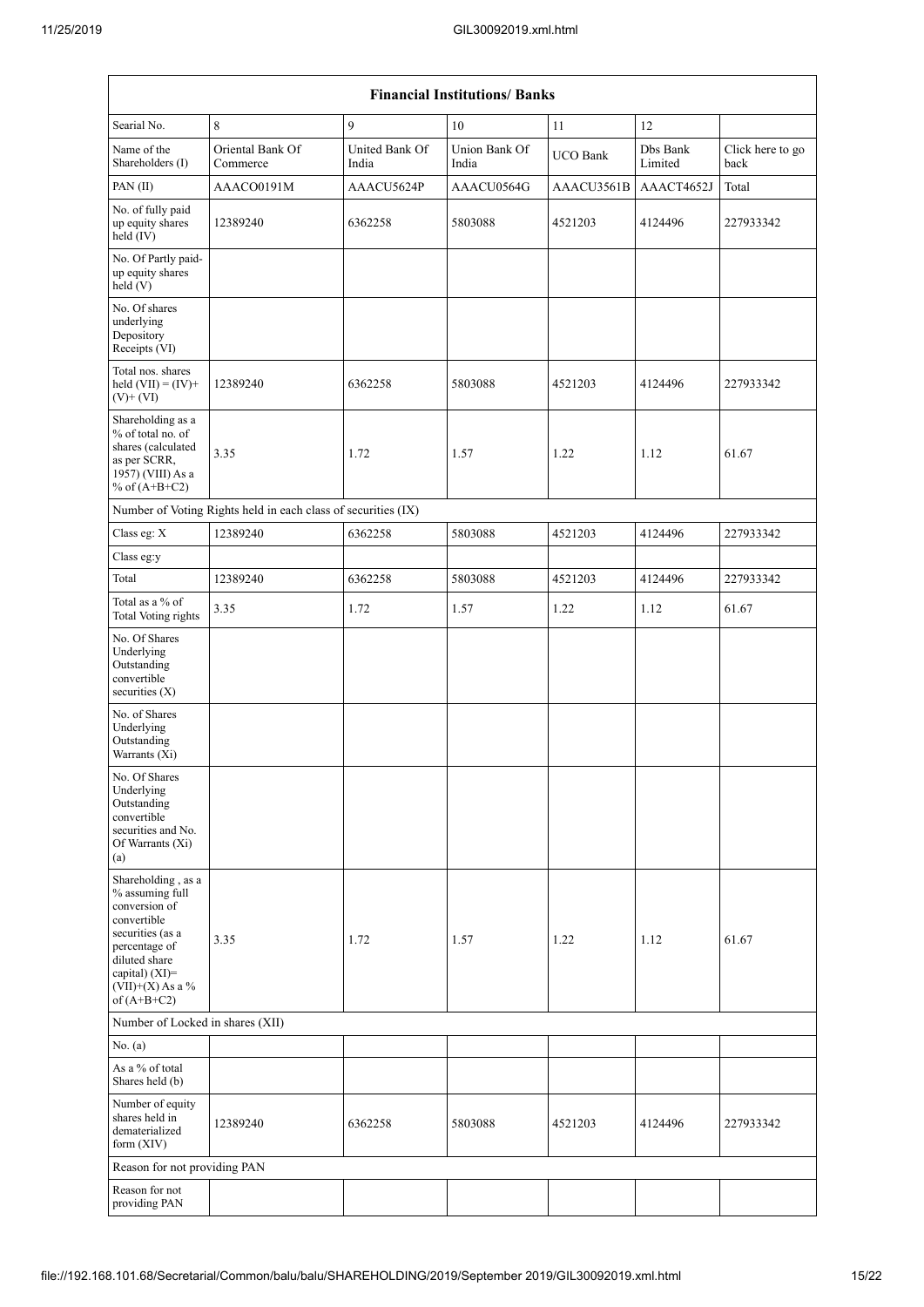|                                                                                                                                                                                      |              |                                                               |               | Any Other (specify)  |              |                                           |                              |
|--------------------------------------------------------------------------------------------------------------------------------------------------------------------------------------|--------------|---------------------------------------------------------------|---------------|----------------------|--------------|-------------------------------------------|------------------------------|
| Searial No.                                                                                                                                                                          | $\mathbf{1}$ | $\overline{c}$                                                | $\mathfrak z$ | $\overline{4}$       | 5            | 6                                         | $\boldsymbol{7}$             |
| Category                                                                                                                                                                             | <b>IEPF</b>  | Trusts                                                        | Trusts        | Foreign<br>Nationals | ${\rm HUF}$  | Overseas Corporate<br><b>Bodies</b>       | Non-Resident<br>Indian (NRI) |
| Category / More<br>than 1 percentage                                                                                                                                                 | Category     | More than 1 percentage of<br>shareholding                     | Category      | Category             | Category     | More than 1 percentage<br>of shareholding | Category                     |
| Name of the<br>Shareholders (I)                                                                                                                                                      |              | Gammon India Trust                                            |               |                      |              | Summicorp Ltd                             |                              |
| PAN(II)                                                                                                                                                                              |              | QACHO0002Q                                                    |               |                      |              | ABGFS4573B                                |                              |
| No. of the<br>Shareholders (I)                                                                                                                                                       | $\mathbf{1}$ | $\mathbf{1}$                                                  | $\sqrt{2}$    | 8                    | 1049         | $\mathbf{1}$                              | 227                          |
| No. of fully paid<br>up equity shares<br>held (IV)                                                                                                                                   | 489187       | 5804680                                                       | 435           | 167550               | 3710104      | 4330832                                   | 305848                       |
| No. Of Partly paid-<br>up equity shares<br>held (V)                                                                                                                                  |              |                                                               |               |                      |              |                                           |                              |
| No. Of shares<br>underlying<br>Depository<br>Receipts (VI)                                                                                                                           |              |                                                               |               |                      |              |                                           |                              |
| Total nos. shares<br>held $(VII) = (IV) +$<br>$(V)+(VI)$                                                                                                                             | 489187       | 5804680                                                       | 435           | 167550               | 3710104      | 4330832                                   | 305848                       |
| Shareholding as a<br>% of total no. of<br>shares (calculated<br>as per SCRR,<br>1957) (VIII) As a<br>% of $(A+B+C2)$                                                                 | 0.13         | 1.57                                                          | $\mathbf{0}$  | 0.05                 | $\mathbf{1}$ | 1.17                                      | 0.08                         |
|                                                                                                                                                                                      |              | Number of Voting Rights held in each class of securities (IX) |               |                      |              |                                           |                              |
| Class eg: X                                                                                                                                                                          | 489187       | 5804680                                                       | 435           | 167550               | 3710104      | 4330832                                   | 305848                       |
| Class eg:y                                                                                                                                                                           |              |                                                               |               |                      |              |                                           |                              |
| Total                                                                                                                                                                                | 489187       | 5804680                                                       | 435           | 167550               | 3710104      | 4330832                                   | 305848                       |
| Total as a % of<br><b>Total Voting rights</b>                                                                                                                                        | 0.13         | 1.57                                                          | $\mathbf{0}$  | 0.05                 | $\mathbf{1}$ | 1.17                                      | 0.08                         |
| No. Of Shares<br>Underlying<br>Outstanding<br>convertible<br>securities $(X)$                                                                                                        |              |                                                               |               |                      |              |                                           |                              |
| No. of Shares<br>Underlying<br>Outstanding<br>Warrants (Xi)                                                                                                                          |              |                                                               |               |                      |              |                                           |                              |
| No. Of Shares<br>Underlying<br>Outstanding<br>convertible<br>securities and No.<br>Of Warrants (Xi)<br>(a)                                                                           |              |                                                               |               |                      |              |                                           |                              |
| Shareholding, as a<br>% assuming full<br>conversion of<br>convertible<br>securities (as a<br>percentage of<br>diluted share<br>capital) (XI)=<br>$(VII)+(X)$ As a %<br>of $(A+B+C2)$ | 0.13         | 1.57                                                          | $\mathbf{0}$  | 0.05                 | $\mathbf{1}$ | 1.17                                      | 0.08                         |
| Number of Locked in shares (XII)                                                                                                                                                     |              |                                                               |               |                      |              |                                           |                              |
| No. $(a)$                                                                                                                                                                            |              |                                                               |               |                      |              |                                           |                              |
| As a % of total<br>Shares held (b)                                                                                                                                                   |              |                                                               |               |                      |              |                                           |                              |
| Number of equity<br>shares held in<br>dematerialized<br>form (XIV)                                                                                                                   | 489187       | $\mathbf{0}$                                                  | 435           | $\mathbf{0}$         | 3710104      | 4330832                                   | 301683                       |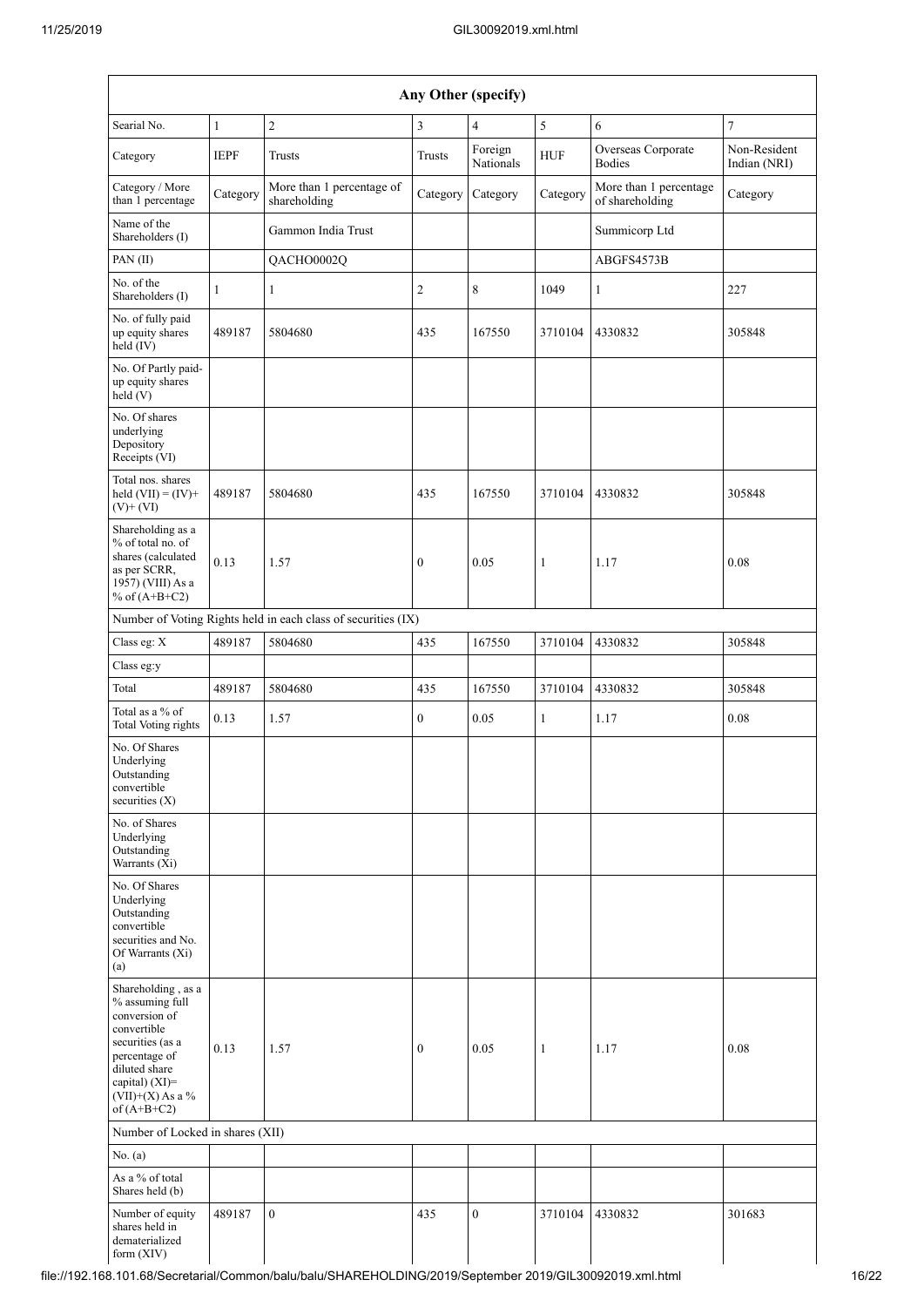| Reason for not providing PAN    |  |  |  |  |
|---------------------------------|--|--|--|--|
| Reason for not<br>providing PAN |  |  |  |  |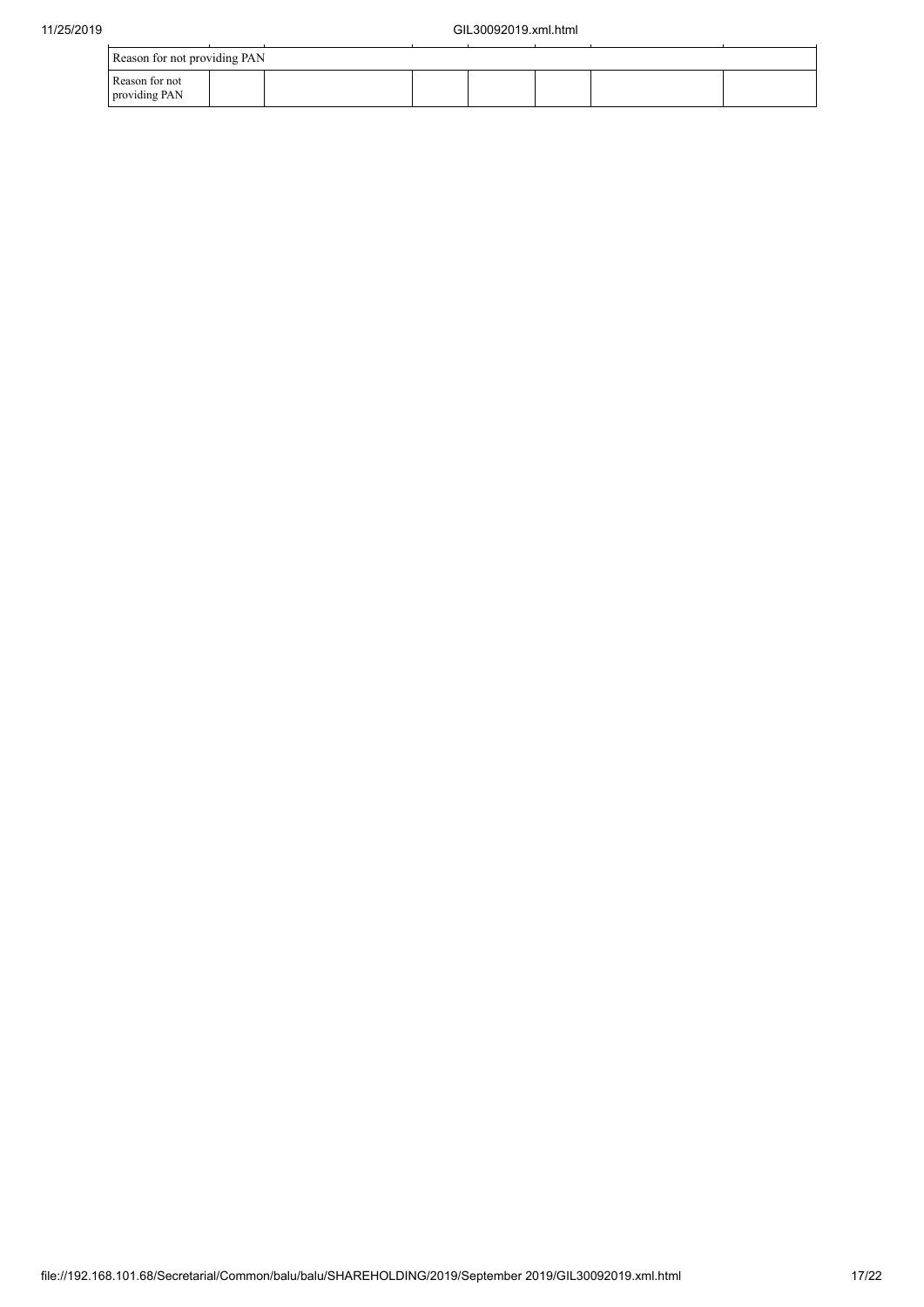| Any Other (specify)                                                                                                                                                                  |                                                               |                              |                          |                                     |                     |                            |
|--------------------------------------------------------------------------------------------------------------------------------------------------------------------------------------|---------------------------------------------------------------|------------------------------|--------------------------|-------------------------------------|---------------------|----------------------------|
| Searial No.                                                                                                                                                                          | $\,8\,$                                                       | 9                            | 10                       | 11                                  | 12                  | 13                         |
| Category                                                                                                                                                                             | Director or Director's<br>Relatives                           | Non-Resident Indian<br>(NRI) | Others                   | Overseas Corporate<br><b>Bodies</b> | Clearing<br>Members | <b>Bodies</b><br>Corporate |
| Category / More<br>than 1 percentage                                                                                                                                                 | Category                                                      | Category                     | Category                 | Category                            | Category            | Category                   |
| Name of the<br>Shareholders (I)                                                                                                                                                      |                                                               |                              | Office<br><b>Bearers</b> |                                     |                     |                            |
| PAN(II)                                                                                                                                                                              |                                                               |                              |                          |                                     |                     |                            |
| No. of the<br>Shareholders (I)                                                                                                                                                       | $\overline{c}$                                                | 327                          | 34                       | 1                                   | 26                  | 354                        |
| No. of fully paid<br>up equity shares<br>$\text{held}(\text{IV})$                                                                                                                    | 14472                                                         | 2300269                      | 47954                    | 5500                                | 125123              | 7924990                    |
| No. Of Partly paid-<br>up equity shares<br>held(V)                                                                                                                                   |                                                               |                              |                          |                                     |                     |                            |
| No. Of shares<br>underlying<br>Depository<br>Receipts (VI)                                                                                                                           |                                                               |                              |                          |                                     |                     |                            |
| Total nos. shares<br>held $(VII) = (IV) +$<br>$(V)+(VI)$                                                                                                                             | 14472                                                         | 2300269                      | 47954                    | 5500                                | 125123              | 7924990                    |
| Shareholding as a<br>% of total no. of<br>shares (calculated<br>as per SCRR,<br>1957) (VIII) As a<br>% of $(A+B+C2)$                                                                 | $\mathbf{0}$                                                  | 0.62                         | 0.01                     | $\boldsymbol{0}$                    | 0.03                | 2.14                       |
|                                                                                                                                                                                      | Number of Voting Rights held in each class of securities (IX) |                              |                          |                                     |                     |                            |
| Class eg: X                                                                                                                                                                          | 14472                                                         | 2300269                      | 47954                    | 5500                                | 125123              | 7924990                    |
| Class eg:y                                                                                                                                                                           |                                                               |                              |                          |                                     |                     |                            |
| Total                                                                                                                                                                                | 14472                                                         | 2300269                      | 47954                    | 5500                                | 125123              | 7924990                    |
| Total as a % of<br><b>Total Voting rights</b>                                                                                                                                        | $\mathbf{0}$                                                  | 0.62                         | 0.01                     | $\boldsymbol{0}$                    | 0.03                | 2.14                       |
| No. Of Shares<br>Underlying<br>Outstanding<br>convertible<br>securities $(X)$                                                                                                        |                                                               |                              |                          |                                     |                     |                            |
| No. of Shares<br>Underlying<br>Outstanding<br>Warrants (Xi)                                                                                                                          |                                                               |                              |                          |                                     |                     |                            |
| No. Of Shares<br>Underlying<br>Outstanding<br>convertible<br>securities and No.<br>Of Warrants (Xi)<br>(a)                                                                           |                                                               |                              |                          |                                     |                     |                            |
| Shareholding, as a<br>% assuming full<br>conversion of<br>convertible<br>securities (as a<br>percentage of<br>diluted share<br>capital) (XI)=<br>$(VII)+(X)$ As a %<br>of $(A+B+C2)$ | $\boldsymbol{0}$                                              | 0.62                         | 0.01                     | $\boldsymbol{0}$                    | 0.03                | 2.14                       |
| Number of Locked in shares (XII)                                                                                                                                                     |                                                               |                              |                          |                                     |                     |                            |
| No. $(a)$                                                                                                                                                                            |                                                               |                              |                          |                                     |                     |                            |
| As a % of total<br>Shares held (b)                                                                                                                                                   |                                                               |                              |                          |                                     |                     |                            |
| Number of equity<br>shares held in<br>dematerialized<br>form (XIV)                                                                                                                   | 14472                                                         | 2299929                      | 40024                    | $\mathbf{0}$                        | 125123              | 6772195                    |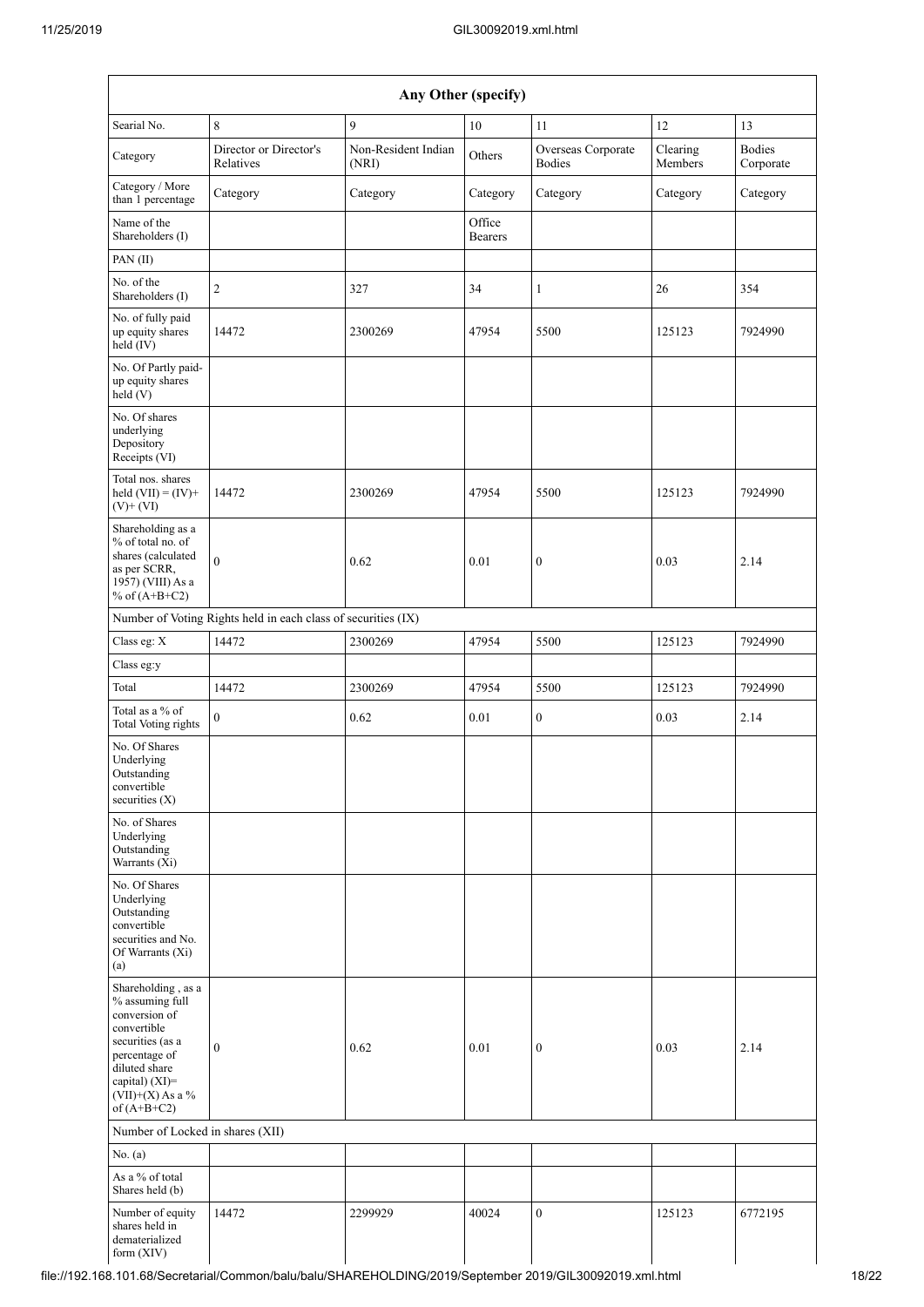| 11/25/2019 |                                 |  | GIL30092019.xml.html |  |  |
|------------|---------------------------------|--|----------------------|--|--|
|            | Reason for not providing PAN    |  |                      |  |  |
|            | Reason for not<br>providing PAN |  |                      |  |  |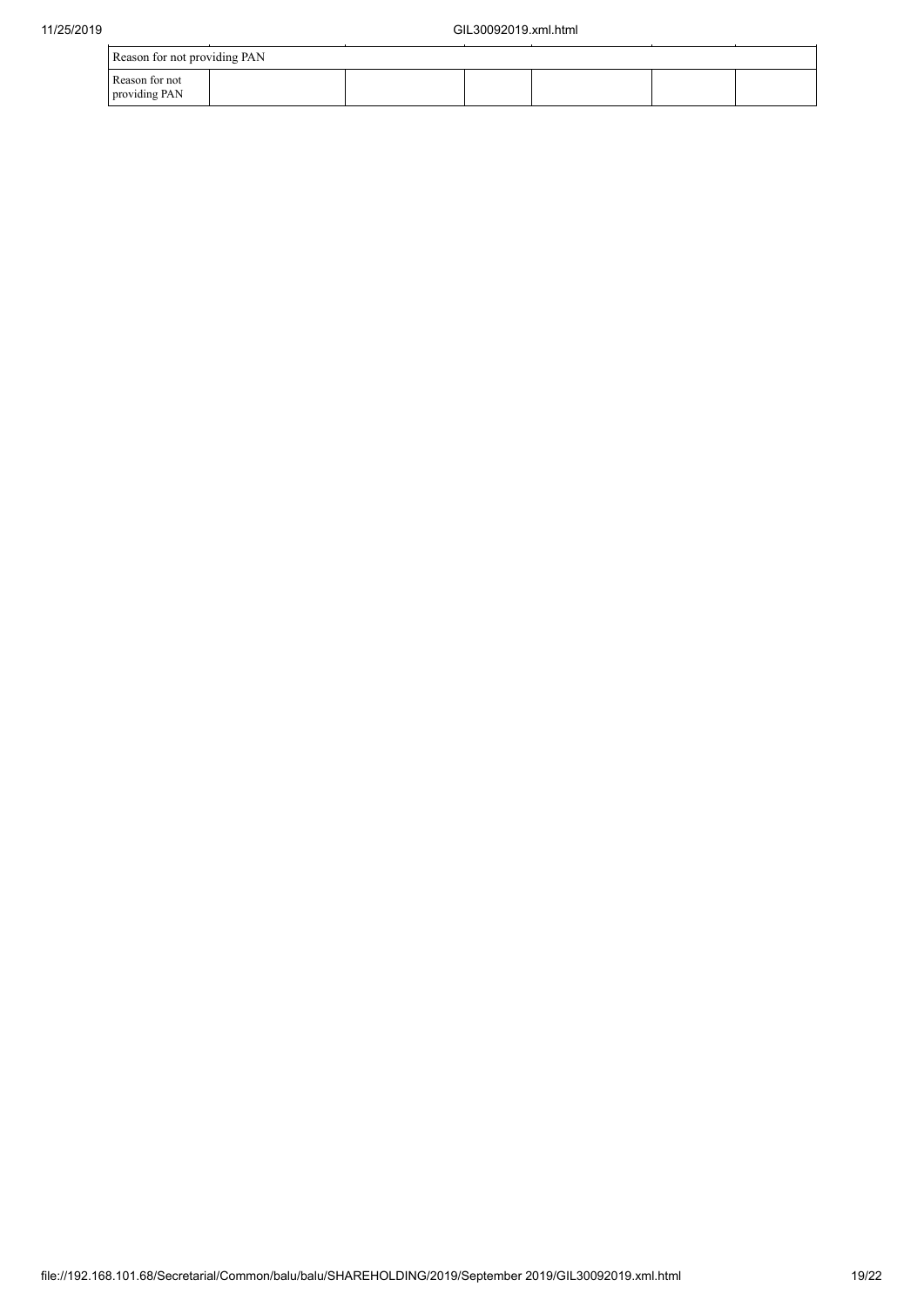|                                                                                                                                                                                      | Any Other (specify)                                           |  |  |  |  |  |  |
|--------------------------------------------------------------------------------------------------------------------------------------------------------------------------------------|---------------------------------------------------------------|--|--|--|--|--|--|
| Searial No.                                                                                                                                                                          |                                                               |  |  |  |  |  |  |
| Category                                                                                                                                                                             |                                                               |  |  |  |  |  |  |
| Category / More<br>than 1 percentage                                                                                                                                                 |                                                               |  |  |  |  |  |  |
| Name of the<br>Shareholders (I)                                                                                                                                                      | Click here to go back                                         |  |  |  |  |  |  |
| PAN(II)                                                                                                                                                                              | Total                                                         |  |  |  |  |  |  |
| No. of the<br>Shareholders (I)                                                                                                                                                       | 2031                                                          |  |  |  |  |  |  |
| No. of fully paid<br>up equity shares<br>held (IV)                                                                                                                                   | 15091432                                                      |  |  |  |  |  |  |
| No. Of Partly paid-<br>up equity shares<br>held (V)                                                                                                                                  |                                                               |  |  |  |  |  |  |
| No. Of shares<br>underlying<br>Depository<br>Receipts (VI)                                                                                                                           |                                                               |  |  |  |  |  |  |
| Total nos. shares<br>held $(VII) = (IV) +$<br>$(V)$ + $(VI)$                                                                                                                         | 15091432                                                      |  |  |  |  |  |  |
| Shareholding as a<br>% of total no. of<br>shares (calculated<br>as per SCRR,<br>1957) (VIII) As a<br>% of $(A+B+C2)$                                                                 | 4.06                                                          |  |  |  |  |  |  |
|                                                                                                                                                                                      | Number of Voting Rights held in each class of securities (IX) |  |  |  |  |  |  |
| Class eg: X                                                                                                                                                                          | 15091432                                                      |  |  |  |  |  |  |
| Class eg:y                                                                                                                                                                           |                                                               |  |  |  |  |  |  |
| Total                                                                                                                                                                                | 15091432                                                      |  |  |  |  |  |  |
| Total as a % of<br><b>Total Voting rights</b>                                                                                                                                        | 4.06                                                          |  |  |  |  |  |  |
| No. Of Shares<br>Underlying<br>Outstanding<br>convertible<br>securities (X)                                                                                                          |                                                               |  |  |  |  |  |  |
| No. of Shares<br>Underlying<br>Outstanding<br>Warrants (Xi)                                                                                                                          |                                                               |  |  |  |  |  |  |
| No. Of Shares<br>Underlying<br>Outstanding<br>convertible<br>securities and No.<br>Of Warrants (Xi)<br>(a)                                                                           |                                                               |  |  |  |  |  |  |
| Shareholding, as a<br>% assuming full<br>conversion of<br>convertible<br>securities (as a<br>percentage of<br>diluted share<br>capital) (XI)=<br>$(VII)+(X)$ As a %<br>of $(A+B+C2)$ | 4.06                                                          |  |  |  |  |  |  |
| Number of Locked in shares (XII)                                                                                                                                                     |                                                               |  |  |  |  |  |  |
| No. $(a)$                                                                                                                                                                            |                                                               |  |  |  |  |  |  |
| As a % of total<br>Shares held (b)                                                                                                                                                   |                                                               |  |  |  |  |  |  |
| Number of equity<br>shares held in<br>dematerialized<br>form (XIV)                                                                                                                   | 13753152                                                      |  |  |  |  |  |  |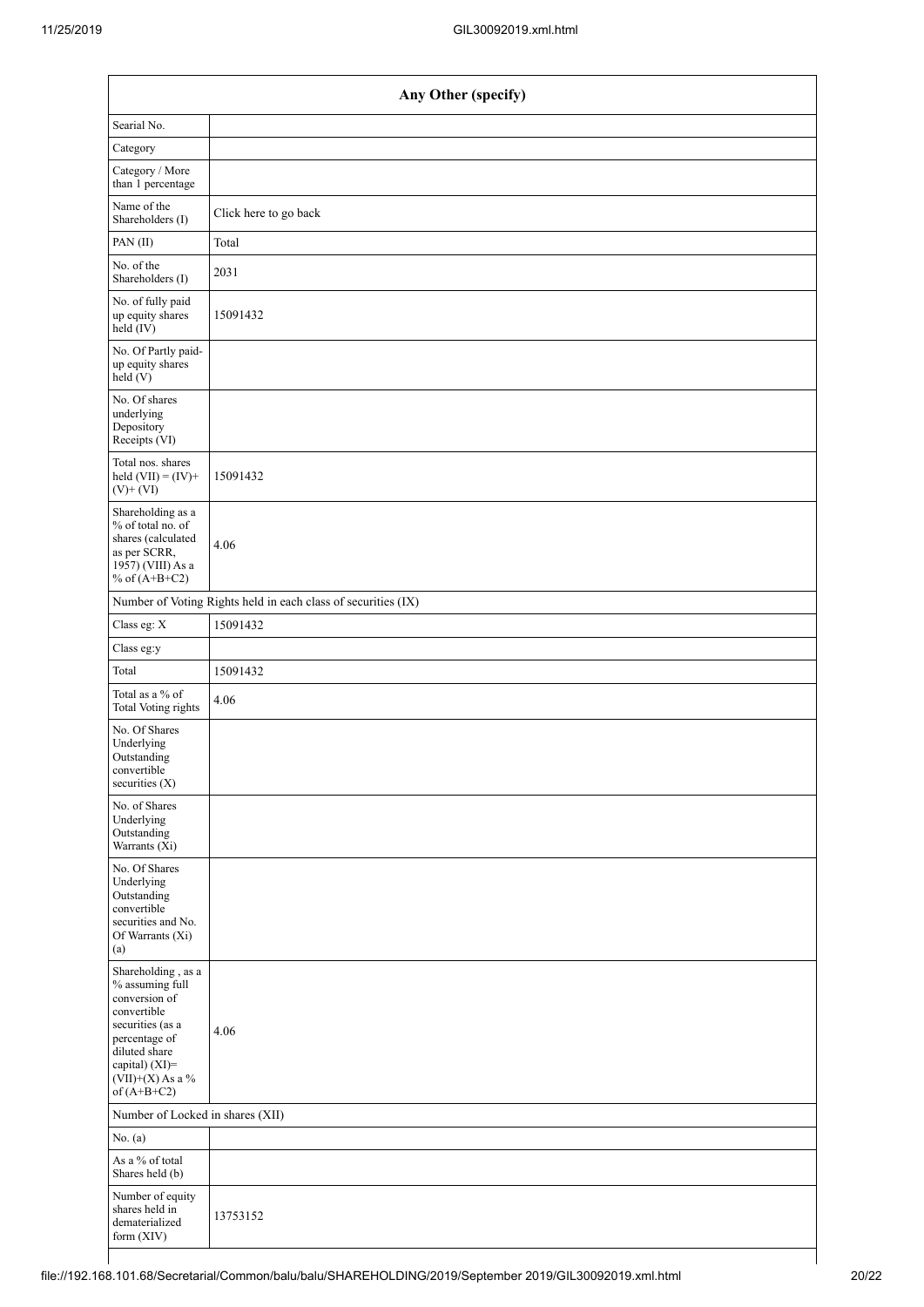Reason for not providing PAN

Reason for not

providing PAN